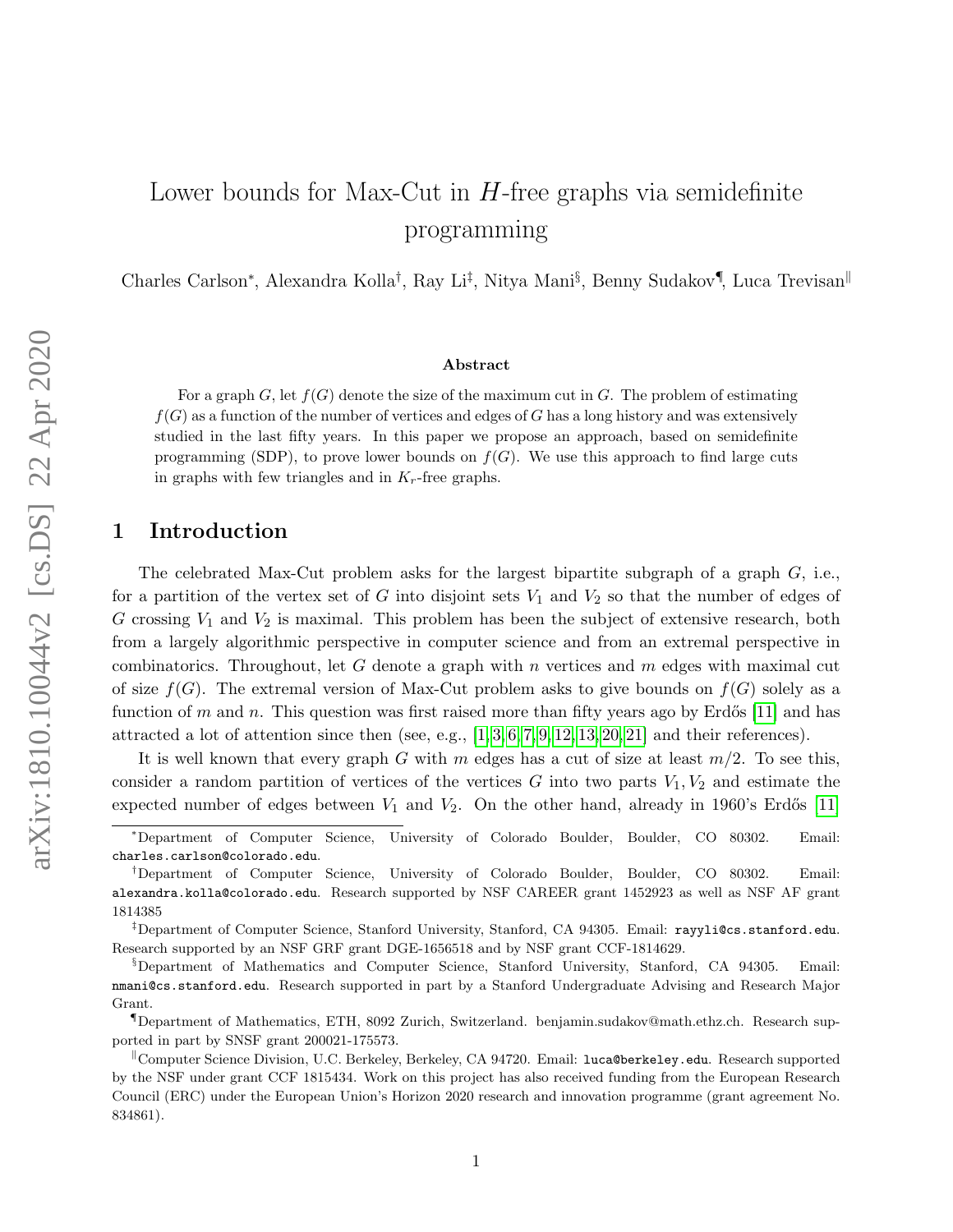observed that the constant 1/2 cannot be improved even if we consider very restricted families of graphs, e.g., graphs that contain no short cycles. Therefore the main question, which has been studied by many researchers, is to estimate the error term  $f(G) - m/2$ , which we call surplus, for various families of graphs G.

The elementary bound  $f(G) \geq m/2$  was improved by Edwards [\[9,](#page-11-5)10] who showed that every graph with m edges has a cut of size at least  $\frac{m}{2}$  +  $\frac{0 \text{veu}}{\sqrt{8m+1}-1}$  $\frac{+1-1}{8}$ . This result is easily seen to be tight in case G is a complete graph on an odd number of vertices, that is, whenever  $m = \binom{k}{2}$  $\binom{k}{2}$  for some odd integer k. Estimates on the second error term for other values of m can be found in [\[4\]](#page-11-8) and [\[6\]](#page-11-3).

Although the  $\sqrt{m}$  error term is tight in general, it was observed by Erdős and Lovász [\[12\]](#page-11-6) that for triangle-free graph it can be improved to at least  $m^{2/3+o(1)}$ . This naturally yiels a motivating question: what is the best surplus which can always be achieved if we assume that our family of graphs is  $H$ -free, i.e., no graph contains a fixed graph  $H$  as a subgraph. It is not difficult to show (see, e.g. [\[2\]](#page-11-9)) that for every fixed graph H there is some  $\epsilon = \epsilon(H) > 0$  such that  $f(G) \ge$  $\frac{m}{2} + \Omega(m^{1/2+\epsilon})$  for all *H*-free graphs with m edges. However, the problem of estimating the error term more precisely is not easy, even for relatively simple graphs  $H$ . It is plausible to conjecture (see [\[3\]](#page-11-2)) that for every fixed graph H there is a constant  $c_H$  such that every H-free graph G with m edges has a cut with surplus at least  $\Theta(m^{c_H})$ , i.e., there is both a lower bound and an infinite sequence of example showing that exponent  $c_H$  can not be improved. This conjecture is very difficult. Even in the case  $H = K_3$  determining the correct error term took almost twenty years. Following the works of  $[12, 19, 20]$  $[12, 19, 20]$  $[12, 19, 20]$ , Alon  $[1]$  proved that every *m*-edge triangle free graph has a cut with surplus of order  $m^{4/5}$  and that this is tight up to constant factors. There are several other forbidden graphs H for which we know quite accurately the error term for the extremal Max-Cut problem in H-free graphs. For example, it was proved in [\[3\]](#page-11-2), that if  $H = C_r$  for  $r = 4, 6, 10$  then  $c_H = \frac{r+1}{r+2}$ . The answer is also known in the case when H is a complete bipartite graph  $K_{2,s}$  or  $K_{3,s}$ (see [\[3\]](#page-11-2) for details).

New approach to Max-Cut using semidefinite programming. Many extremal results for the Max-Cut problem rely on quite elaborate probabilistic arguments. A well known example of such an argument is a proof by Shearer [\[20\]](#page-12-1) that if G is a triangle-free graph with n vertices and m edges, and if  $d_1, d_2, \ldots, d_n$  are the degrees of its vertices, then  $f(G) \geq \frac{m}{2} + O(\sum_{i=1}^n \sqrt{d_i})$ . The proof is quite intricate and is based on first choosing a random cut and then randomly redistributing some of the vertices, depending on how many their neighbors are on the same side as the chosen vertex in the initial cut. Shearer's arguments were further extended, with more technically involved proofs, in [\[3\]](#page-11-2) to show that the same lower bound remains valid for graphs G with relatively sparse neighborhoods (i.e., graphs which locally have few triangles).

In this article we propose a different approach to give lower bounds on the Max-Cut of sparse Hfree graphs using approximation by semidefinite programming (SDP). This approach is intuitive and computationally simple. The main idea was inspired by the celebrated approximation algorithm of Goemans and Williamson [\[16\]](#page-12-4) of the Max-Cut: given a graph  $G$  with  $m$  edges, we first construct an explicit solution for the standard Max-Cut SDP relexation of G which has value at least  $(\frac{1}{2} + W)m$ for some positive surplus W. We then apply a Goemans-Williamson randomized rounding, based on the sign of the scalar product with random unit vector, to extract a cut in G whose surplus is within constant factor of W. Using this approach we prove the following result.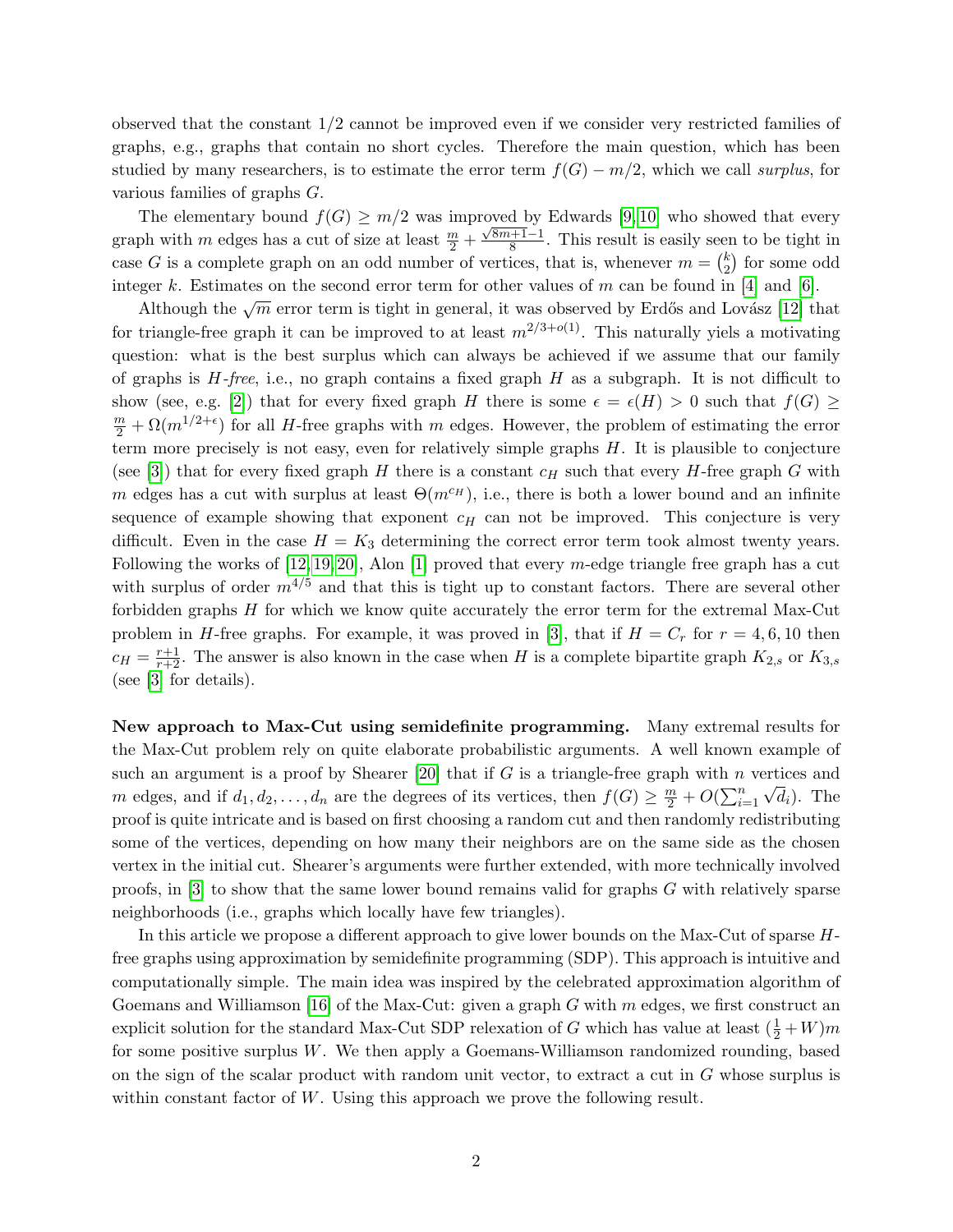<span id="page-2-0"></span>**Theorem 1.1.** Let  $G = (V, E)$  be a graph with n vertices and m edges. For every  $i \in [n]$ , let  $V_i$  be any subset of neighbours of vertex i and  $\varepsilon_i \leq \frac{1}{\sqrt{n}}$  $rac{1}{|V_i|}$ . Then,

$$
f(G) \ge \frac{m}{2} + \sum_{i=1}^{n} \frac{\varepsilon_i |V_i|}{4\pi} - \sum_{(i,j) \in E} \frac{\varepsilon_i \varepsilon_j |V_i \cap V_j|}{2}.
$$

This results implies the Shearer's bound [\[20\]](#page-12-1). To see this, set  $V_i$  to the neighbors of i and  $\varepsilon_i = \frac{1}{\sqrt{2}}$  $\overline{d_i}$ for all *i*. Then, if G is triangle-free graph, then  $|V_i \cap V_j| = 0$  for every pair of adjacent vertices i, j.

The fact that we apply Goemans-Williamson SDP rounding in this setting is perhaps surprising for a few reasons. In general, our result obtains a surplus of  $\Omega(W)$  from an SDP solution with surplus W, which is not possible in general. The best cut that can be guaranteed from any kind of rounding of a Max-Cut SDP solution with value  $(\frac{1}{2}+W)m$  is  $(\frac{1}{2}+\Omega(\frac{W}{\log W}))m$  (see [\[18\]](#page-12-5)). Furthermore, this is achieved using the  $RPR<sup>2</sup>$  rounding algorithm, not the Geomans-Williamson rounding algorithm. Nevertheless, we show that our explicit Max-Cut solution has additional properties that circumvents these issues and permits a better analysis.

New lower bound for Max-Cut of triangle sparse graphs Using Theorem [1.1,](#page-2-0) we give a new result on the Max-Cut of triangle sparse graphs that is more convenient to use than previous similar results. A graph G is d-degenerate if there exists an ordering of the vertices  $1, \ldots, n$  such that vertex i has at most d neighbors  $j < i$ . Equivalently, a graph is d-degenerate if every induced subgraph has a vertex of degree at most  $d$ . Degeneracy is a broader notion of graph sparseness than maximum degree: all maximum degree d graphs are d-degenerate, but the star graph is 1 degenerate while having maximum degree  $n - 1$ . Theorem [1.1](#page-2-0) gives the following useful corollary on the Max-Cut of d-degenerate graphs.

<span id="page-2-1"></span>Corollary 1.2. Let  $\varepsilon \leq \frac{1}{\sqrt{2}}$  $\overline{d}_{\overline{d}}$ . Let  $G$  be a d-degenerate graph with  $m$  edges and t triangles. Then

$$
f(G) \ge \frac{m}{2} + \frac{\varepsilon m}{4\pi} - \frac{\varepsilon^2 t}{2}.
$$

Indeed, let  $1, \ldots, n$  be an ordering of the vertices such that any i has at most d neighbors  $j < i$ , and let  $V_i$  be this set of neighbors. Let  $\varepsilon_i = \varepsilon$  for all i. In this way,  $\sum_i |V_i|$  counts every edge exactly once and  $\sum_{(i,j)\in E}|V_i \cap V_j|$  counts every triangle exactly once, and the result follows. This shows that graphs with few triangles have cuts with surplus similar to triangle-free graphs.

This result is new and more convenient to use than existing results in this vein, because it relies only on the global count of the number of triangles, rather than a local triangle sparseness property assumed by prior results. For example, it was shown that (using Lemma 3.3 of [\[3\]](#page-11-2)) a d-degenerate graph with a local triangle-sparseness property, namely that every large induced subgraph with a common neighbor is sparse, has Max-Cut at least  $\frac{m}{2} + \Omega(\frac{m}{\sqrt{d}})$ . However, we can achieve the same result with only the guarantee that the global number of triangles is small. In particular, when there are at most  $O(m\sqrt{d})$  triangles, which is always the case with the local triangle-sparseness assumption above, setting  $\varepsilon = \Theta(\frac{1}{\sqrt{\epsilon}})$  $\frac{d}{d}$  in Corollary [1.2](#page-2-1) gives that the Max-Cut is again at least  $\frac{m}{2} + \Omega(\frac{m}{\sqrt{d}}).$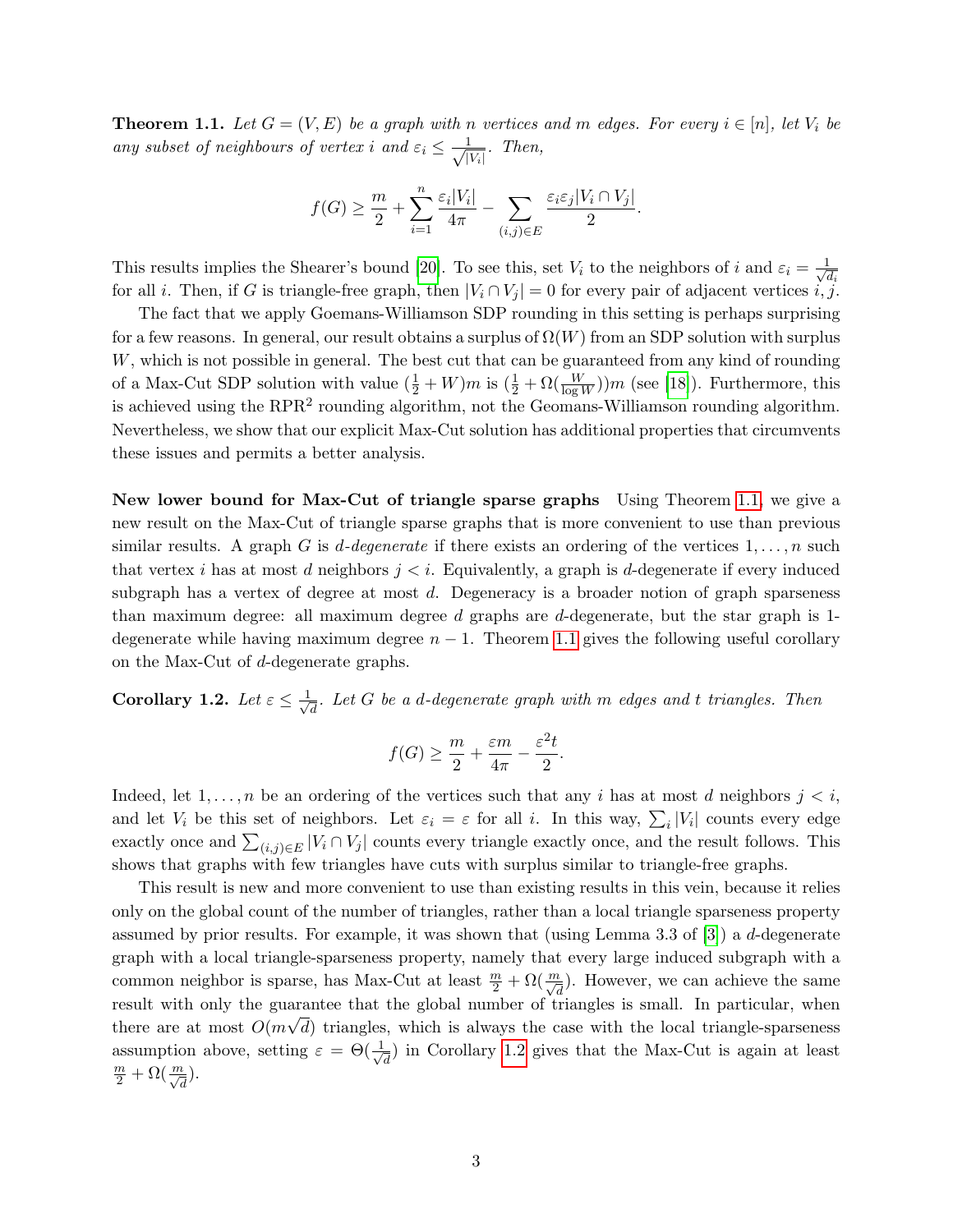Corollary: Lower bounds for Max-Cut of  $H$ -free degenerate graphs. We illustrate usefulness of the above results by giving the following lower bound on the Max-Cut of  $K_r$ -free graphs.

<span id="page-3-0"></span>**Theorem 1.3.** Let  $r \geq 3$ . There exists a constant  $c = c(r) > 0$  such that, for all  $K_r$ -free ddegenerate graphs G with m edges,

$$
f(G) \ge \left(\frac{1}{2} + \frac{c}{d^{1-1/(2r-4)}}\right)m.
$$

Lower bounds such as Theorem [1.3](#page-3-0) giving a surplus of the form  $c \cdot \frac{m}{d^{\alpha}}$  are more fine-grained than those that depend only on the number of edges. Accordingly, they are useful for obtaining lower bounds the Max-Cut independent of the degeneracy: many tight Max-Cut lower bounds in  $H$  free graphs of the form  $\frac{m}{2} + cm^{\alpha}$  first establish that  $f(G) \ge \frac{m}{2} + c \cdot \frac{m}{\sqrt{d}}$  for all H-free graphs, and then case-working on the degeneracy. [\[3\]](#page-11-2)

In the case of  $r = 4$  one can use our arguments together with Alon's result on Max-Cut in triangle-free graphs to improve Theorem [1.3](#page-3-0) further to  $m/2 + cm/d^{2/3}$ . While Theorem 1.3 gives nontrivial bounds for  $K_r$ -free graphs, we believe that a stronger statement is true and propose the following conjecture.

<span id="page-3-1"></span>**Conjecture 1.4.** For any graph H, there exists a constant  $c = c(H) > 0$  such that, for all H-free d-degenerate graphs with  $m \geq 1$  edges,

<span id="page-3-3"></span>
$$
f(G) \ge \left(\frac{1}{2} + \frac{c}{\sqrt{d}}\right)m.\tag{1.1}
$$

Our Theorem [1.1](#page-2-0) implies this conjecture for various graphs  $H$ , e.g.,  $K_{2,s}$ ,  $K_{3,s}$ ,  $C_r$  and for any graph  $H$  which contains a vertex whose deletion makes it acyclic. This was already observed in  $[3]$ using the weaker, locally triangle-sparse form of Corollary [1.2](#page-2-1) described earlier.

Conjecture [1.4](#page-3-1) provides a natural route to proving a closely related conjecture proposed by Alon, Bollobás, Krivelevich, and Sudakov [\[2\]](#page-11-9).

<span id="page-3-2"></span>**Conjecture 1.5** ([\[2\]](#page-11-9)). For any graph H, there exists constants  $\varepsilon = \varepsilon(H) > 0$  and  $c = c(H) > 0$ such that, for all H-free graphs with  $m \geq 1$  edges,

$$
f(G) \ge \frac{m}{2} + cm^{3/4 + \varepsilon}.
$$

Since every graph with m edges is obviously  $\sqrt{2m}$ -degenerate, the Conjecture [1.4](#page-3-1) implies im-mediately a weaker form of Conjecture [1.5](#page-3-2) with surplus of order  $m^{3/4}$ . With some extra technical work (see Appendix [B\)](#page-14-0) we can show that it actually implies the full conjecture, achieving a surplus of  $m^{3/4+\epsilon}$  for any graph H. For many graphs H for which Conjecture [1.5](#page-3-2) is known, [\(1.1\)](#page-3-3) was implicitly established for H-free graphs [\[3\]](#page-11-2), making Conjecture [1.4](#page-3-1) a plausible stepping stone to Conjecture [1.5.](#page-3-2) As further evidence of the plausibility of Conjecture [1.4,](#page-3-1) we show that Conjecture [1.5](#page-3-2) implies a weaker form of Conjecture [1.4,](#page-3-1) namely that any H-free graph has Max-Cut  $\frac{m}{2} + cm \cdot d^{-5/7}$ . Using similar techniques, we can obtain nontrivial, unconditional results on the Max-Cut of d-degenerate  $H$ -free graphs for particular graphs  $H$ . See [A](#page-12-6)ppendix A for a table of results and proofs.

Conjecture [1.4,](#page-3-1) if true, gives a surplus of  $\Omega(\frac{m}{\sqrt{d}})$  that is optimal up to a multiplicative constant factor for every fixed graph  $H$  which contains a cycle. To see this, consider an Erdős-Rényi random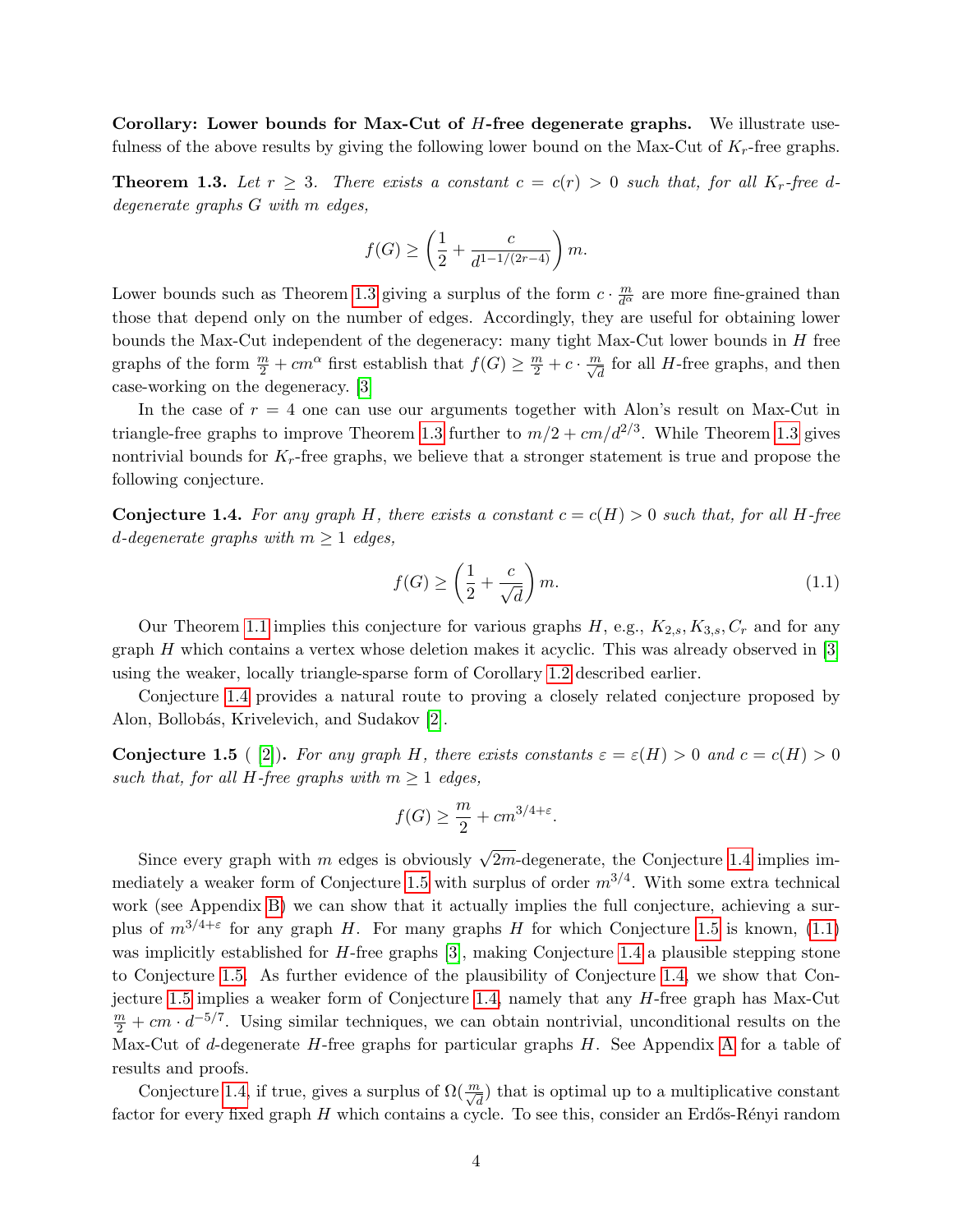graph  $G(n, p)$  with  $p = n^{-1+\delta}$ . Using standard Chernoff-type estimates, one can easily show that with high probability that this graph is  $O(np)$ -degenerate and its Max-Cut has size at most 1  $\frac{1}{4}$  $\binom{n}{2}$  $\frac{2}{2}$ )  $p + O(n\sqrt{np})$ . Moreover, if  $\delta = \delta(H) > 0$  is small enough, then with high probability  $G(n, p)$ contains only very few copies of  $H$  which can be destroyed by deleting few vertices, without changing the degeneracy and surplus of the Max-Cut (see Appendix [C\)](#page-19-0).

# 2 Lower bounds for Max-Cut using SDP

In this section we give a lower bound for  $f(G)$  in graphs with few triangles, showing Theorem [1.1.](#page-2-0) To prove this result, we make heavy use of the SDP relaxation of the Max-Cut problem, formulated below for a graph  $G = (V, E)$ :

maximize 
$$
\sum_{(i,j)\in E} \frac{1}{2} (1 - \langle v^{(i)}, v^{(j)} \rangle)
$$
  
subject to 
$$
||v^{(i)}||^2 = 1 \forall i \in V.
$$
 (2.1)

<span id="page-4-0"></span>.

We leverage the classical Goemans-Williamson [\[16\]](#page-12-4) rounding algorithm which that gives an integral solution from a vector solution to the Max-Cut SDP.

*Proof of Theorem [1.1.](#page-2-0)* For  $i \in [n]$ , define  $\tilde{v}^{(i)} \in \mathbb{R}^n$  by

$$
\tilde{v}_j^{(i)} = \begin{cases} 1 & i = j \\ -\varepsilon_i & j \in V_i \\ 0 & \text{otherwise.} \end{cases}
$$

For  $i \in [n]$ , let  $v^{(i)} \stackrel{\text{def}}{=} \frac{\tilde{v}^{(i)}}{\sqrt{n}}$  $\frac{\tilde{v}^{(i)}}{\|\tilde{v}^{(i)}\|} \in \mathbb{R}^n$ . Then  $1 \leq \|\tilde{v}^{(i)}\| \leq 1 + \varepsilon_i^2 |V_i| \leq 2$  for all *i*. For each edge  $(i, j)$ with  $i \in V_j$ , we have

$$
v_i^{(i)}v_i^{(j)} = \frac{1}{\|\tilde{v}^{(i)}\|} \cdot \frac{-\varepsilon_j}{\|\tilde{v}^{(j)}\|} \le \frac{-\varepsilon_j}{4}.
$$

For  $k \in V_i \cap V_j$ , we have  $v_k^{(i)}$  $\mathcal{L}_{k}^{(i)}v_{k}^{(j)} \leq \varepsilon_{i}\varepsilon_{j}$ . For  $k \notin \{i, j\} \cup (V_{i} \cap V_{j}),$  we have  $v_{k}^{(i)}$  $\binom{(i)}{k}v_k^{(j)}=0$  as  $v_k^{(i)}=0$ or  $v_k^{(j)} = 0$ . Thus, for all edges  $(i, j)$ ,

$$
\langle v^{(i)}, v^{(j)} \rangle \leq -\frac{\varepsilon_i}{4} \mathbb{1}_{V_j}(i) - \frac{\varepsilon_j}{4} \mathbb{1}_{V_i}(j) + |V_i \cap V_j| \varepsilon_i \varepsilon_j.
$$

Here,  $\mathbb{1}_S(i)$  is 1 if  $i \in S$  and 0 otherwise. Vectors  $v^{(1)}, \ldots, v^{(n)}$  form a vector solution to the SDP [\(2.1\)](#page-4-0). We now round this solution using the Goemans-Williamson [\[16\]](#page-12-4) rounding algorithm. Let w denote a uniformly random unit vector,  $A = \{i \in [n] : \langle v^{(i)}, w \rangle \ge 0\}$ , and  $B = [n] \setminus A$ . Note that the angle between vectors  $v^{(i)}, v^{(j)}$  is equal to  $\cos^{-1}(\langle v^{(i)}, v^{(j)} \rangle)$ , so the probability an edge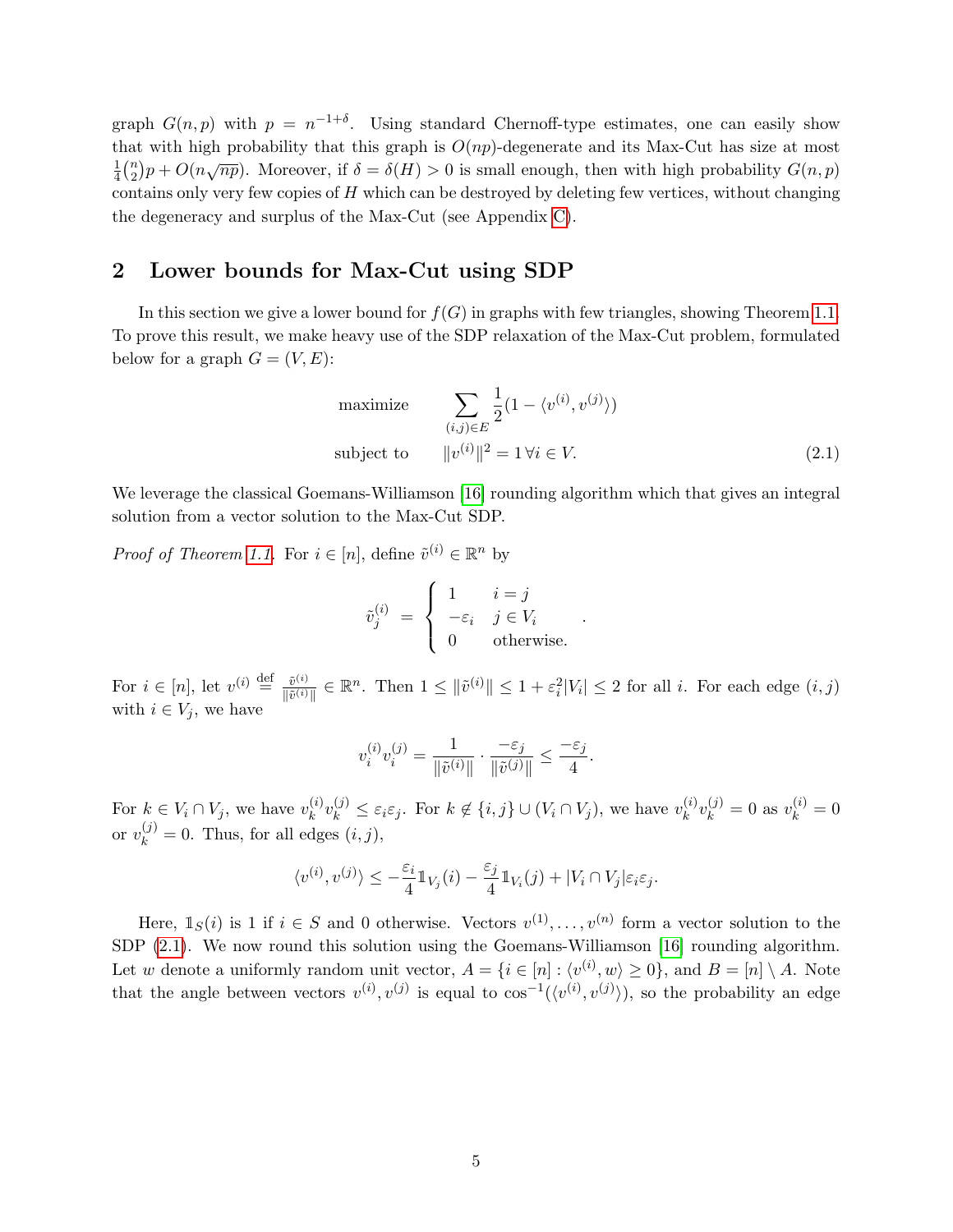$(i, j)$  is cut is

$$
\begin{split} \mathbf{Pr}[(i,j) \text{ cut}] &= \frac{\cos^{-1}(\langle v^{(i)}, v^{(j)} \rangle)}{\pi} \\ &= \frac{1}{2} - \frac{\sin^{-1}(\langle v^{(i)}, v^{(j)} \rangle)}{\pi} \\ &\geq \frac{1}{2} - \frac{1}{\pi} \sin^{-1} \left( |V_i \cap V_j| \varepsilon_i \varepsilon_j - \frac{\varepsilon_i}{4} \mathbb{1}_{V_j}(i) - \frac{\varepsilon_j}{4} \mathbb{1}_{V_i}(j) \right) \\ &\geq \frac{1}{2} - \frac{1}{\pi} \cdot \left( \frac{\pi}{2} \cdot |V_i \cap V_j| \varepsilon_i \varepsilon_j - \frac{\varepsilon_i}{4} \mathbb{1}_{V_j}(i) - \frac{\varepsilon_j}{4} \mathbb{1}_{V_i}(j) \right) \\ &= \frac{1}{2} + \frac{\varepsilon_i}{4\pi} \mathbb{1}_{V_j}(i) + \frac{\varepsilon_j}{4\pi} \mathbb{1}_{V_i}(j) - \frac{|V_i \cap V_j| \varepsilon_i \varepsilon_j}{2}. \end{split}
$$

In the last inequality, we used that, for  $a, b \in [0, 1]$ , we have  $\sin^{-1}(a - b) \leq \frac{\pi}{2}$  $\frac{\pi}{2}a - b$ . This is true as  $\sin^{-1}(x) \leq \frac{\pi}{2}$  $\frac{\pi}{2}x$  when x is positive and  $\sin^{-1}(x) \leq x$  when x is negative. Thus, the expected size of the cut given by  $A \sqcup B$  is, by linearity of expectation,

$$
\sum_{(i,j)\in E} \mathbf{Pr}[(i,j) \text{ cut}] \ge \sum_{\substack{(i,j)\in E \\ i
$$
= \frac{m}{2} + \sum_{i=1}^n \frac{|V_i|\varepsilon_i}{4\pi} - \sum_{(i,j)\in E} \frac{|V_i \cap V_j|\varepsilon_i\varepsilon_j}{2}.
$$
$$

In the proof of Theorem [1.3](#page-3-0) we use the following consequence of Corollary [1.2.](#page-2-1)

<span id="page-5-1"></span>**Corollary 2.1.** There exists an absolute constant  $c > 0$  such that the following holds. For all  $d \geq 1$ and  $\varepsilon \leq \frac{1}{\sqrt{2}}$  $\frac{1}{d\sigma}$ , if a d-degenerate graph  $G=(V,E)$  has  $m$  edges and at most  $\frac{m}{8\varepsilon}$  triangles then

$$
f(G) \ge \left(\frac{1}{2} + c\varepsilon\right) \cdot m.
$$

# 3 Decomposition of degenerate graphs

In a graph  $G = (V, E)$ , let  $n(G)$  and  $m(G)$  denote the number of vertices and edges, respectively. For a vertex subset  $V' \subset V$ , let  $G[V']$  denote the subgraph induced by V'. We show that ddegenerate graphs with few triangles have small subsets of neighborhoods with many edges.

<span id="page-5-0"></span>**Lemma 3.1.** Let  $d \geq 1$  and  $\varepsilon > 0$ , and let  $G = (V, E)$  be a d-degenerate graph with at least  $\frac{m(G)}{\varepsilon}$ triangles. Then there exists a subset  $V'$  of at most d vertices with a common neighbor in  $G$  such that the induced subgraph  $G[V']$  has at least  $\frac{|V'|}{\varepsilon}$  $\frac{1}{\varepsilon}$  edges.

*Proof.* Since G is d-degenerate, we fix an ordering  $1, \ldots, n$  of the vertices such that  $d_<(i) \leq d$  for all  $i \in [n]$ , where  $d<(i)$  denotes the number of neighbors  $j < i$  of i. Then, if  $t<(i)$  denotes the number of triangles  $\{i, j, k\}$  of G where  $j, k < i$ , we have

$$
\sum_{i} t_{<} (i) \ = \ t(G) \ \ge \ \frac{m(G)}{\varepsilon} \ = \ \sum_{i=1}^{n} \frac{d_{<} (i)}{\varepsilon}.
$$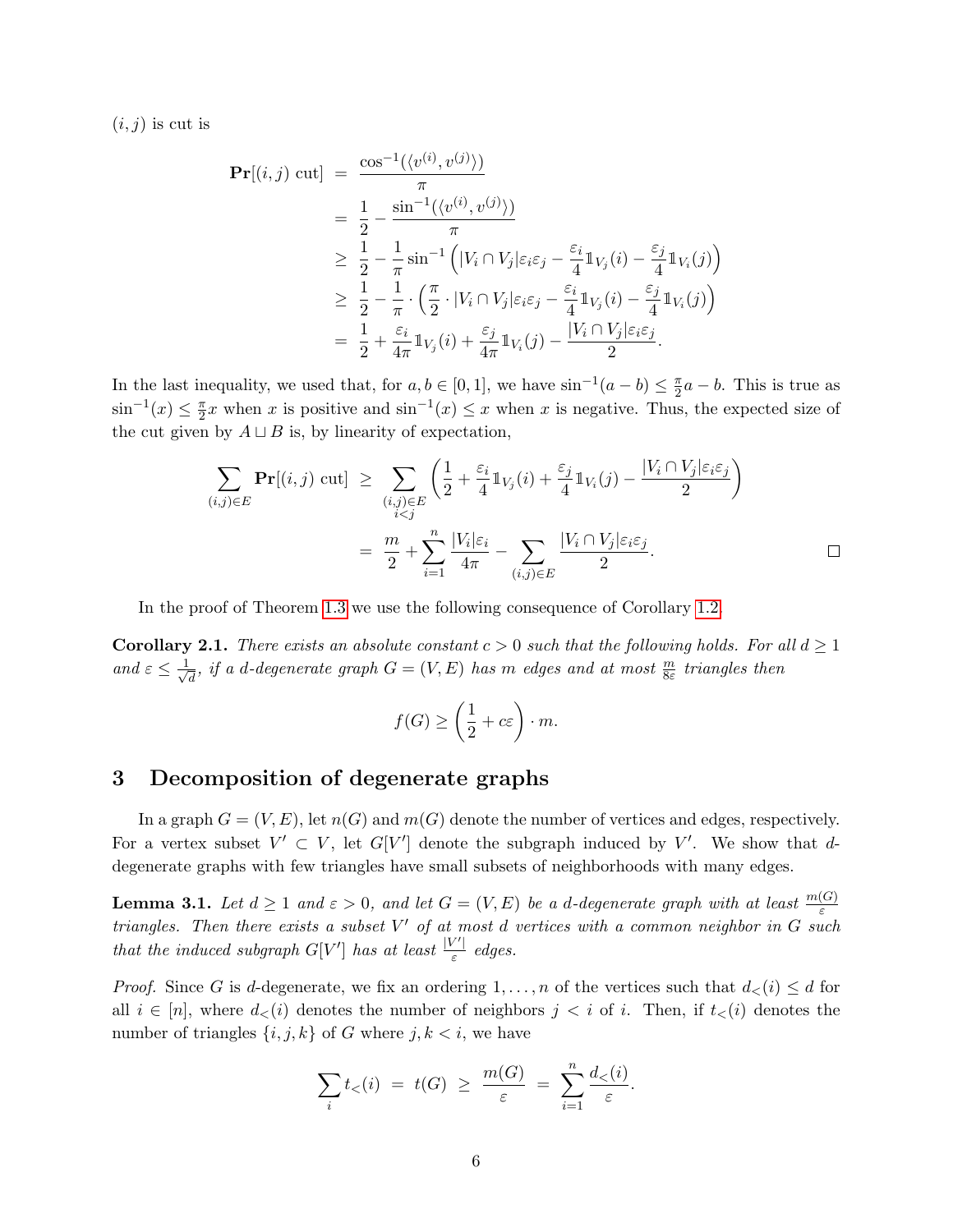Hence, there must exist some i such that  $t<sub>lt</sub>(i) \geq \frac{d<sub>lt</sub>(i)}{\varepsilon}$  $\frac{\zeta(i)}{\varepsilon}$ . Let V' denote the neighbors of i with index less than *i*. By definition, the vertices of V' have common neighbor *i*. Additionally,  $G[V']$  has at least  $\frac{d \langle i \rangle}{\varepsilon}$  edges and  $d \langle i \rangle \leq d$  vertices, proving the lemma.  $\Box$ 

We use this lemma to partition the vertices of any d-degenerate graph in a useful way.

<span id="page-6-0"></span>**Lemma 3.2.** Let  $\varepsilon > 0$ . Let  $G = (V, E)$  be a d-degenerate graph on n vertices with m edges. Then there exists a partition  $V_1, \ldots, V_{k+1}$  of the vertex set V with the following properties.

- 1. For  $i = 1, \ldots, k$ , the vertex subset  $V_i$  has at most d vertices and has a common neighbor, and the induced subgraph  $G[V_i]$  has at least  $\frac{|V_i|}{\varepsilon}$  edges.
- <span id="page-6-1"></span>2. The induced subgraph  $G[V_{k+1}]$  has at most  $\frac{m(G[V_{k+1}])}{\varepsilon}$  triangles.

*Proof.* We construct the partition iteratively. Let  $V_0^* = V$ . For  $i \geq 1$ , we partition the vertex subset  $V_{i-1}^*$  into  $V_i \sqcup V_i^*$  as follows. If  $G[V_{i-1}^*]$  has at least  $\frac{m(G[V_{i-1}^*])}{\varepsilon}$  $\frac{v_{i-1}}{\varepsilon}$  triangles, then by applying Lemma [3.1](#page-5-0) to the induced subgraph  $G[V^*_{i-1}]$ , there exists a vertex subset  $V_i$  with a common neighbor in  $V_{i-1}^*$  such that  $|V_i| \leq d$  and the induced subgraph  $G[V_i]$  has at most  $\frac{|V_i|}{\varepsilon}$  edges. In this case, let  $V_i^* \stackrel{\text{def}}{=} V_{i-1}^* \setminus V_i$ . Let k denote the maximum index such that  $V_k^*$  is defined, and let  $V_{k+1} \stackrel{\text{def}}{=} V_k^*$ . By construction,  $V_1, \ldots, V_k$  satisfy the desired conditions. By definition of k, the induced subgraph  $G[V_k^*]$  has at most  $\frac{m(G[V_k^*])}{\varepsilon}$  $\frac{V(k+1)}{\varepsilon}$  triangles, so for  $V_{k+1} = V_k^*$ , we obtain the desired result.

#### 3.1 Large Max-Cut from decompositions

For a d-degenerate graph  $G = (V, E)$ , in a partition  $V_1, \ldots, V_{k+1}$  of V given by Lemma [3.2,](#page-6-0) the induced subgraph  $G[V_{k+1}]$  has few triangles, and thus, by Corollary [1.2,](#page-2-1) has a cut with good surplus. This allows us to obtain the following technical result regarding the Max-Cut of  $H$ -free d-degenerate graphs.

<span id="page-6-4"></span>**Lemma 3.3.** There exists an absolute constant  $c > 0$  such that the following holds. Let H be a graph and H' be obtained by deleting any vertex of H. Let  $0 < \varepsilon < \frac{1}{\sqrt{2}}$  $\overline{\overline{d}}$ . For any H-free d-degenerate graph  $G = (V, E)$ , one of the following holds:

• We have

<span id="page-6-3"></span><span id="page-6-2"></span>
$$
f(G) \ge \left(\frac{1}{2} + c\varepsilon\right)m.\tag{3.1}
$$

• There exist graphs  $G_1, \ldots, G_k$  such that five conditions hold: (i) graphs  $G_i$  are H'-free for all i, (ii)  $n(G_i) \leq d$  for all i, (iii)  $m(G_i) \geq \frac{n(G_i)}{8\varepsilon}$  $\frac{(G_i)}{8\varepsilon}$  for all i, (iv)  $n(G_1) + \cdots + n(G_k) \geq \frac{m}{6d}$  $\frac{m}{6d}$ , and  $(v)$ 

$$
f(G) \ge \frac{m(G)}{2} + \sum_{i=1}^{k} \left( f(G_i) - \frac{m(G_i)}{2} \right). \tag{3.2}
$$

*Proof.* Let  $c_1 < 1$  be the parameter given by Corollary [2.1.](#page-5-1) Let  $c = \frac{c_1}{6}$ . Let  $G = (V, E)$  be a d-degenerate H-free graph. Applying Lemma [3.2](#page-6-1) with parameter  $8\varepsilon$ , we can find a partition  $V_1, \ldots, V_{k+1}$  of the vertex set V with the following properties.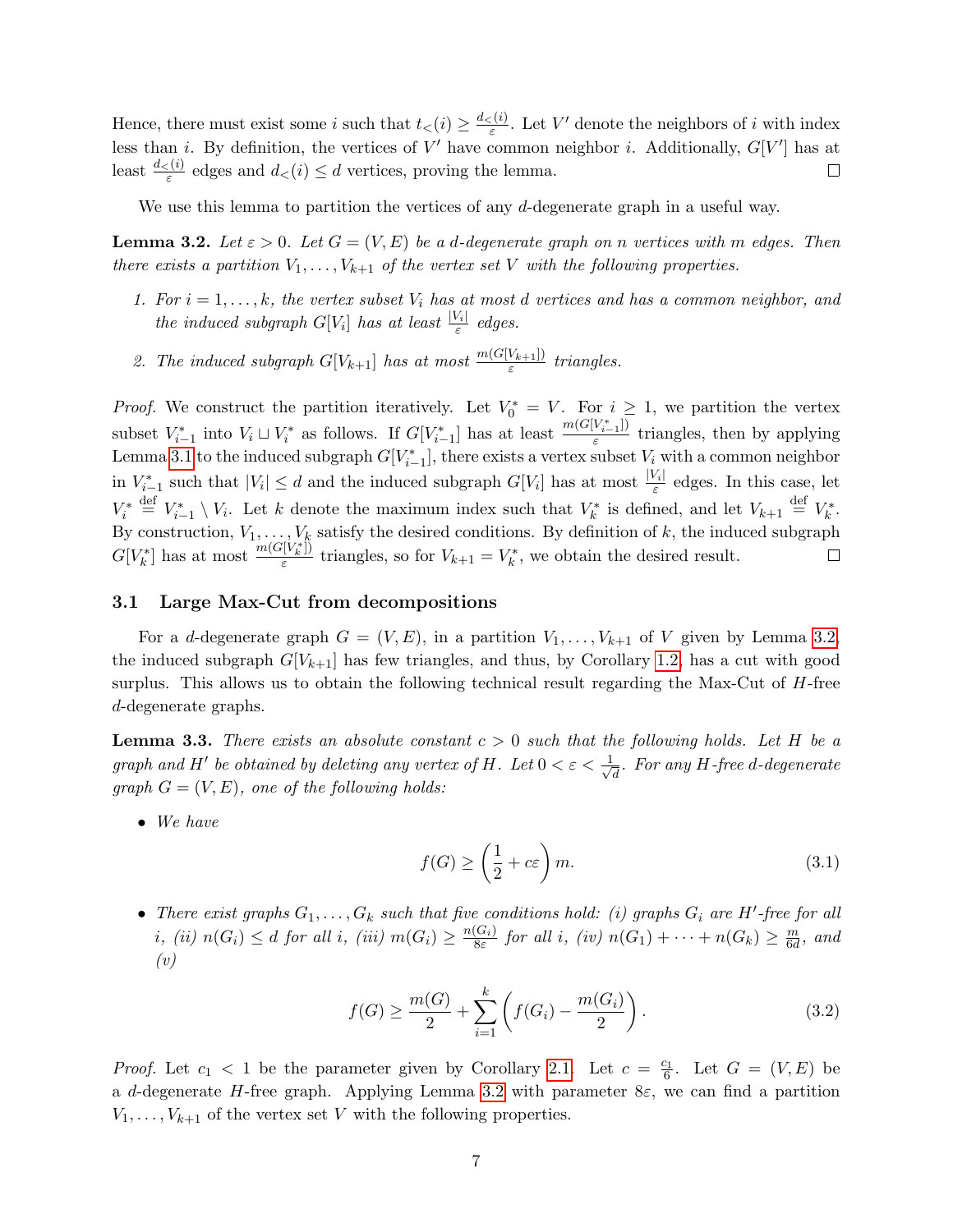- 1. For  $i = 1, \ldots, k$ , the vertex subset  $V_i$  has at most d vertices and has a common neighbor, and the induced subgraph  $G[V_i]$  at least  $\frac{|V_i|}{8\varepsilon}$  edges.
- 2. The subgraph  $G[V_{k+1}]$  has at most  $\frac{m(G[V_{k+1}])}{8\varepsilon}$  triangles.

For  $i=1,\ldots,k+1$ , let  $G_i \stackrel{\text{def}}{=} G[V_i]$  and let  $m_i \stackrel{\text{def}}{=} m(G_i)$ . For  $i=1,\ldots,k$ , since G is H-free and each  $V_i$  is a subset of some vertex neighborhood in G, the graphs  $G_i$  are H'-free. For  $i = 1, \ldots, k$ , fix a maximal cut of  $G_i$  with associated vertex partition  $V_i = A_i \sqcup B_i$ . By the second property above, the graph  $G_{k+1}$  has at most  $\frac{m_{k+1}}{8\varepsilon}$  triangles. Applying Corollary [2.1](#page-5-1) with parameter  $\varepsilon$ , we can find a cut of  $G_{k+1}$  of size at least  $(\frac{1}{2} + c_1 \varepsilon) m_{k+1}$  with associated vertex partition  $V_{k+1} = A_{k+1} \sqcup B_{k+1}$ .

We now construct a cut of G by randomly combining the cuts obtained above for each  $G_i$ . Independently, for each  $i = 1, \ldots, k+1$ , we add either  $A_i$  or  $B_i$  to vertex set A, each with probability 1  $\frac{1}{2}$ . Setting  $B = V \setminus A$ , gives a cut of G. As  $V_1, \ldots, V_{k+1}$  partition V, each of the  $m - (m_1 + \cdots + m_{k+1})$ edges that is not in one of the induced graphs  $G_1, \ldots, G_{k+1}$  has exactly one endpoint in each of A, B with probability 1/2. This allows us to compute the expected size of the cut (a lower bound on  $f(G)$  as there is some instantiation of this random process that achieves this expected size).

$$
f(G) \geq \frac{1}{2}(m - (m_1 + \dots + m_{k+1})) + \left(\frac{1}{2} + c_1 \varepsilon\right) \cdot m_{k+1} + \sum_{i=1}^{k} f(G_i)
$$
  
= 
$$
\frac{m}{2} + c_1 \varepsilon m_{k+1} + \sum_{i=1}^{k} \left(f(G_i) - \frac{m_i}{2}\right).
$$
 (3.3)

We bound  $(3.3)$  based on the distribution of edges in G in 3 cases:

•  $m_{k+1} \geq \frac{m}{6}$  $\frac{m}{6}$ . Since  $f(G_i) \ge \frac{m_i}{2}$  for all  $i = 1, \ldots, k$ , [\(3.1\)](#page-6-2) holds:

<span id="page-7-0"></span>
$$
f(G) \geq \frac{m}{2} + c_1 \varepsilon m_{k+1} \geq \left(\frac{1}{2} + c\varepsilon\right) \cdot m.
$$

- The number of edges between  $V_1 \cup \cdots \cup V_k$  and  $V_{k+1}$  is at least  $\frac{2m}{3}$ . Then, the cut given by vertex partition  $V = A' \sqcup B'$  with  $A' = V_1 \cup \cdots \cup V_k$  and  $B' = V_{k+1}$  has at least  $\frac{2m}{3}$  edges, in which case  $f(G) \ge \frac{2m}{3} > (\frac{1}{2} + \frac{c_1 \varepsilon}{6}) \cdot m$ , so [\(3.1\)](#page-6-2) holds.
- $G' = G[V_1 \cup \cdots \cup V_k]$  has at least  $\frac{m}{6}$  edges. We show [\(3.2\)](#page-6-3) holds. By construction, for  $i = 1, \ldots, k$ , the graph  $G_i$  is  $H'$  free, has at most d vertices, and has at least  $\frac{m_i}{8\varepsilon}$  edges. Since G is d-degenerate,  $G'$  is as well, so

$$
\frac{m}{6} \le m(G') \le d \cdot n(G') = d \cdot \sum_{i=1}^{k} n(G_i),
$$

Hence  $n(G_1) + \cdots + n(G_k) \geq \frac{m}{6d}$  $\frac{m}{6d}$ . Lastly, by  $(3.3)$ , we have

$$
f(G) \ge \frac{m}{2} + \sum_{i=1}^{k} (f(G_i) - \frac{m_i}{2}).
$$

 $\Box$ 

This covers all possible cases, and in each case we showed either [\(3.1\)](#page-6-2) or [\(3.2\)](#page-6-3) holds.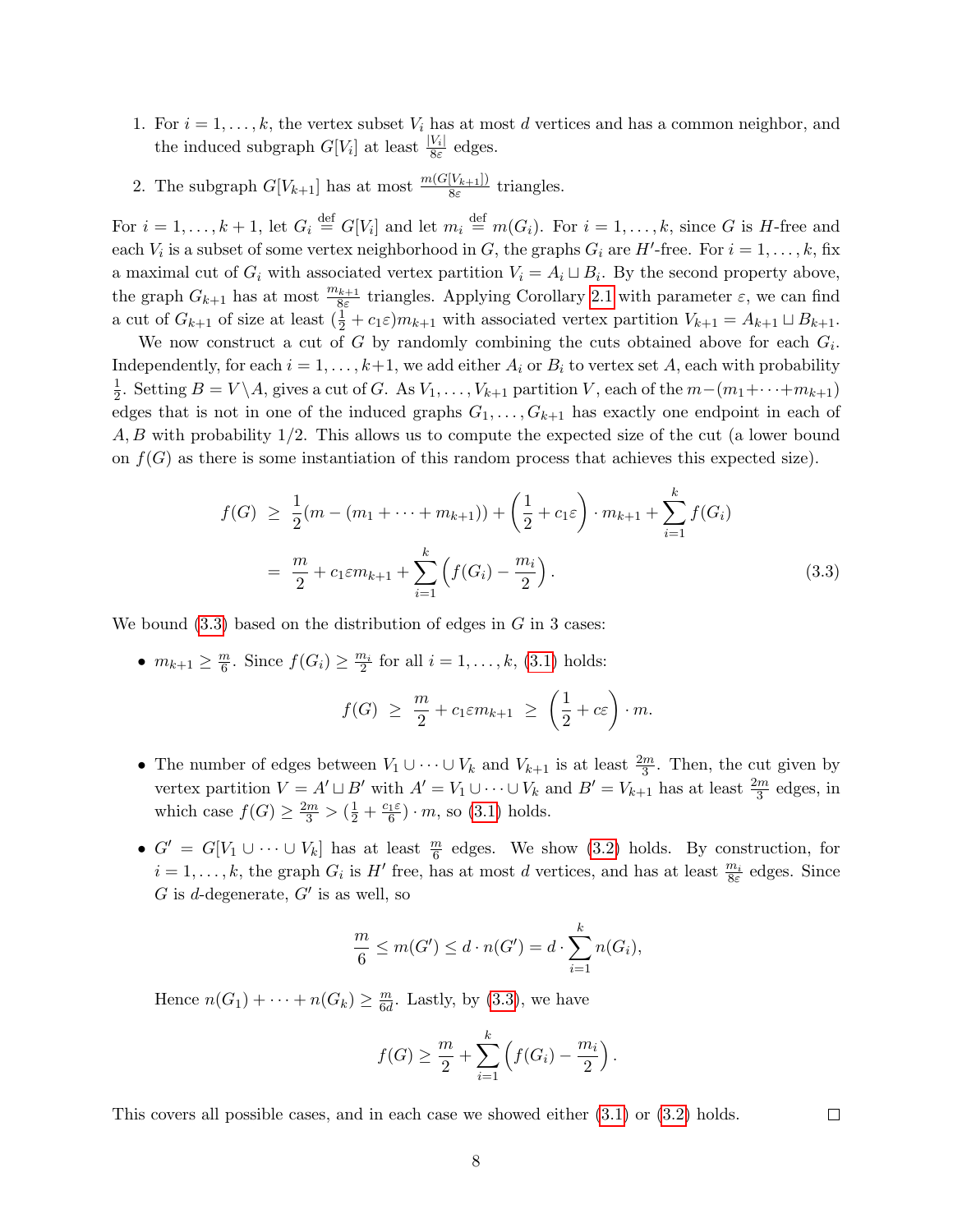**Remark 3.4.** In Corollary [2.1](#page-5-1) we can take  $c = \frac{1}{60}$ , and in Lemma [3.3](#page-6-4) we can take  $c = \frac{1}{360}$ .

Lemma [3.3](#page-6-4) allows us to convert Max-Cut lower bounds on H-free graphs to Max-Cut lower bounds on H-free d-degenerate graphs.

<span id="page-8-0"></span>**Lemma 3.5.** Let H be a graph and H' be obtained by deleting any vertex of H. Suppose that there exists constants  $a = a(H') \in \left[\frac{1}{2}\right]$  $\frac{1}{2}$ , 1] and  $c' = c'(H') > 0$  such that for all H'-free graphs G with  $m' \geq 1$  edges,  $f(G) \geq \frac{m'}{2} + c' \cdot (m')^a$ . Then there exists a constant  $c = c(H) > 0$  such that for all H-free d-degenerate graphs G with  $m \geq 1$  edges,

$$
f(G) \ge \left(\frac{1}{2} + cd^{-\frac{2-a}{1+a}}\right) \cdot m.
$$

*Proof.* Let  $c_2$  be the parameter in Lemma [3.3.](#page-6-4) We may assume without loss of generality that  $c' \leq 1$ . Let G be a d-degenerate H-free graph. Let  $\varepsilon \stackrel{\text{def}}{=} c'd^{-\frac{2-a}{1+a}} < d^{-1/2}$  and  $c \stackrel{\text{def}}{=} \min(c'c_2, \frac{c'}{48})$ .

Applying Lemma [3.3](#page-6-4) with parameter  $\varepsilon$ , either [\(3.1\)](#page-6-2) or [\(3.2\)](#page-6-3) holds. If (3.1) holds, then, as desired,

$$
f(G) \ge \left(\frac{1}{2} + c_2 \varepsilon\right) m \ge \left(\frac{1}{2} + cd^{-\frac{2-a}{1+a}}\right) m.
$$

Else [\(3.2\)](#page-6-3) holds. Let  $G_1, \ldots, G_{k+1}$  be the H'-free induced subgraphs satisfying the properties in Lemma [3.3,](#page-6-4) so that

$$
f(G) \geq \frac{m}{2} + \sum_{i=1}^{k} \left( f(G_i) - \frac{m(G_i)}{2} \right)
$$
  
 
$$
\geq \frac{m}{2} + \sum_{i=1}^{k} c' \cdot m(G_i)^a.
$$

For all  $i$ , we have

$$
c' \cdot m(G_i)^a \stackrel{(*)}{\geq} \frac{c'\varepsilon}{8\varepsilon^{1+a}} \cdot n(G_i)^a \stackrel{(**)}{\geq} \frac{\varepsilon d}{8(c')^a} \cdot n(G_i) \stackrel{(+)}{\geq} \frac{\varepsilon d}{8} \cdot n(G_i),
$$

where (\*) follows since  $m(G_i) \geq \frac{n(G_i)}{8\varepsilon}$  $\frac{(G_i)}{8\varepsilon}$ , (\*\*) follows since  $n(G_i)^{a-1} \ge d^{a-1}$  and  $\varepsilon^{1+a} = (c')^{1+a} d^{a-2}$ , and (+) follows since  $c' \leq 1$ . Hence, as  $n(G_1) + \cdots + n(G_k) \geq \frac{m}{6d}$  $\frac{m}{6d}$ , we have

$$
f(G) \ge \frac{m}{2} + \varepsilon d \sum_{i=1}^{k} \frac{n(G_i)}{8} \ge \frac{m}{2} + \frac{\varepsilon m}{48} \ge \left(\frac{1}{2} + cd^{-\frac{2-a}{1+a}}\right) \cdot m,
$$

as desired.

# 4 Max-Cut in  $K_r$ -free graphs

In this section we specialize Lemmas [3.3](#page-6-4) and [3.5](#page-8-0) to the case  $H = K_r$  to prove Theorem [1.3.](#page-3-0) Let  $\chi(G)$  denote the chromatic number of a graph G, the minimum number of colors needed to properly color the vertices of the graph so that no two adjacent vertices receive the same color. We first obtain a nontrivial upper bound on the chromatic number of a  $K_r$ -free graph  $G$ , giving an lower

 $\Box$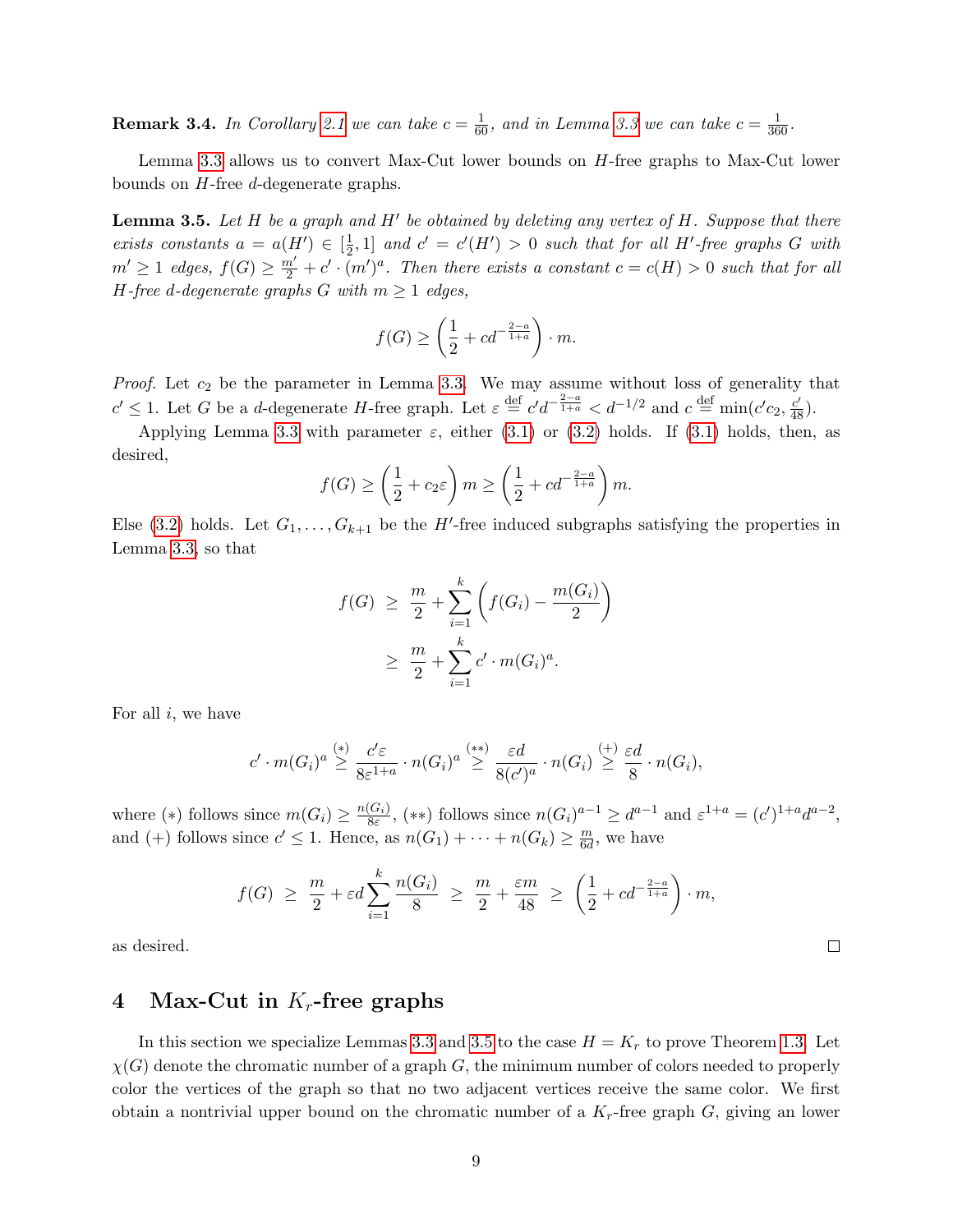bound (Lemma [4.4\)](#page-9-0) on the Max-Cut of  $K_r$ -free graphs. This lower bound was implicit in [\[2\]](#page-11-9), but we provide a proof for completeness. The lower bound on the Max-Cut of general  $K_r$ -free graphs enables us to apply Lemma [3.3](#page-6-4) to give a lower bound on the Max-Cut of d-degenerate  $K_r$ -free graphs per Theorem [1.3.](#page-3-0) The following well known lemma gives a lower bound on the Max-Cut using the chromatic number.

<span id="page-9-2"></span>**Lemma 4.1.** (see e.g. Lemma 2.1 of [\[2\]](#page-11-9)) Given a graph  $G = (V, E)$  with m edges and chromatic number  $\chi(G) \leq t$ , we have  $f(G) \geq (\frac{1}{2} + \frac{1}{2i})$  $\frac{1}{2t})m$ .

*Proof.* Since  $\chi(G) \leq t$ , we can decompose V into independent subsets  $V = V_1, \ldots, V_t$ . Partition the subsets randomly into two parts containing  $\frac{1}{2}$  $\frac{t}{2}$  and  $\lceil \frac{t}{2} \rceil$  $\frac{t}{2}$  subsets  $V_i$ , respectively, to obtain a cut. The probability any edge is cut is  $\frac{\lfloor t/2\rfloor \cdot \lceil t/2\rceil}{\binom{t}{2}} \geq \frac{t+1}{2t}$  $\frac{+1}{2t}$ , so the result follows from linearity of expectation.  $\Box$ 

<span id="page-9-1"></span>**Lemma 4.2.** Let  $r \geq 3$  and  $G = (V, E)$  be a  $K_r$ -free graph on n vertices. Then,

$$
\chi(G) \le 4n^{(r-2)/(r-1)}.
$$

*Proof.* We proceed by induction on n. For  $n \leq 4^{r-1}$ , the statement is trivial as the chromatic number is always at most the number of vertices. Now assume  $G = (V, E)$  has  $n > 4^{r-1}$  vertices and that  $\chi(G) \leq 4n_0^{(r-2)/(r-1)}$  $\binom{(r-2)}{(r-1)}$  for all  $K_r$ -free graphs on  $n_0 \leq n-1$  vertices. The off-diagonal Ramsey number  $R(r, s)$  satisfies  $R(r, s) \leq {r+s-2 \choose s-1}$  $s-1}^{s-2}$  ≤  $s^{r-1}$  [\[15\]](#page-12-7). Hence, G has an independent set I of size  $s = \lfloor n^{1/(r-1)} \rfloor$ . The induced subgraph  $G[V \setminus I]$  is  $K_r$ -free and has fewer than n vertices, so its chromatic number is at most  $4(n-s)^{(r-2)/(r-1)}$ . Hence, G has chromatic number at most

$$
1 + 4(n - s)^{(r-2)/(r-1)} = 1 + 4n^{(r-2)/(r-1)} \left(1 - \frac{s}{n}\right)^{(r-2)/(r-1)}
$$
  

$$
\stackrel{(*)}{\leq} 1 + 4n^{(r-2)/(r-1)} - 4n^{(r-2)/(r-1)} \cdot \frac{s}{3n} \stackrel{(**)}{<} 4n^{(r-2)/(r-1)}
$$

In (\*), we used that  $\frac{r-2}{r-1} \geq \frac{1}{2}$  $\frac{1}{2}$ , that  $\frac{s}{n} \leq \frac{1}{4}$  $\frac{1}{4}$ , and that  $(1-x)^a \leq 1-\frac{x}{3}$  $\frac{x}{3}$  for  $a \geq \frac{1}{2}$  $\frac{1}{2}$  and  $x \leq \frac{1}{4}$  $\frac{1}{4}$ . In (\*\*), we used that  $s \geq 4$  and hence  $\frac{3s}{4}$  <  $n^{1/(r-1)}$ . This completes the induction, completing the proof.  $\Box$ 

**Remark 4.3.** The upper bound on the off-diagonal Ramsey number  $R(r, k^{1/(r-1)})$  has an extra logarithmic factor which suggests that the upper bound on  $\chi(G)$  of Lemma [4.2](#page-9-1) can be improved by a logarithmic factor with a more careful analysis.

<span id="page-9-0"></span>**Lemma 4.4.** If G is a  $K_r$ -free graph with at most n vertices and m edges, then

$$
f(G) \ge \left(\frac{1}{2} + \frac{1}{8n^{(r-2)/(r-1)}}\right)m
$$

Proof. This follows immediately via Lemma [4.1](#page-9-2) and Lemma [4.2.](#page-9-1)

The above bounds allow us to prove Theorem [1.3.](#page-3-0)

 $\Box$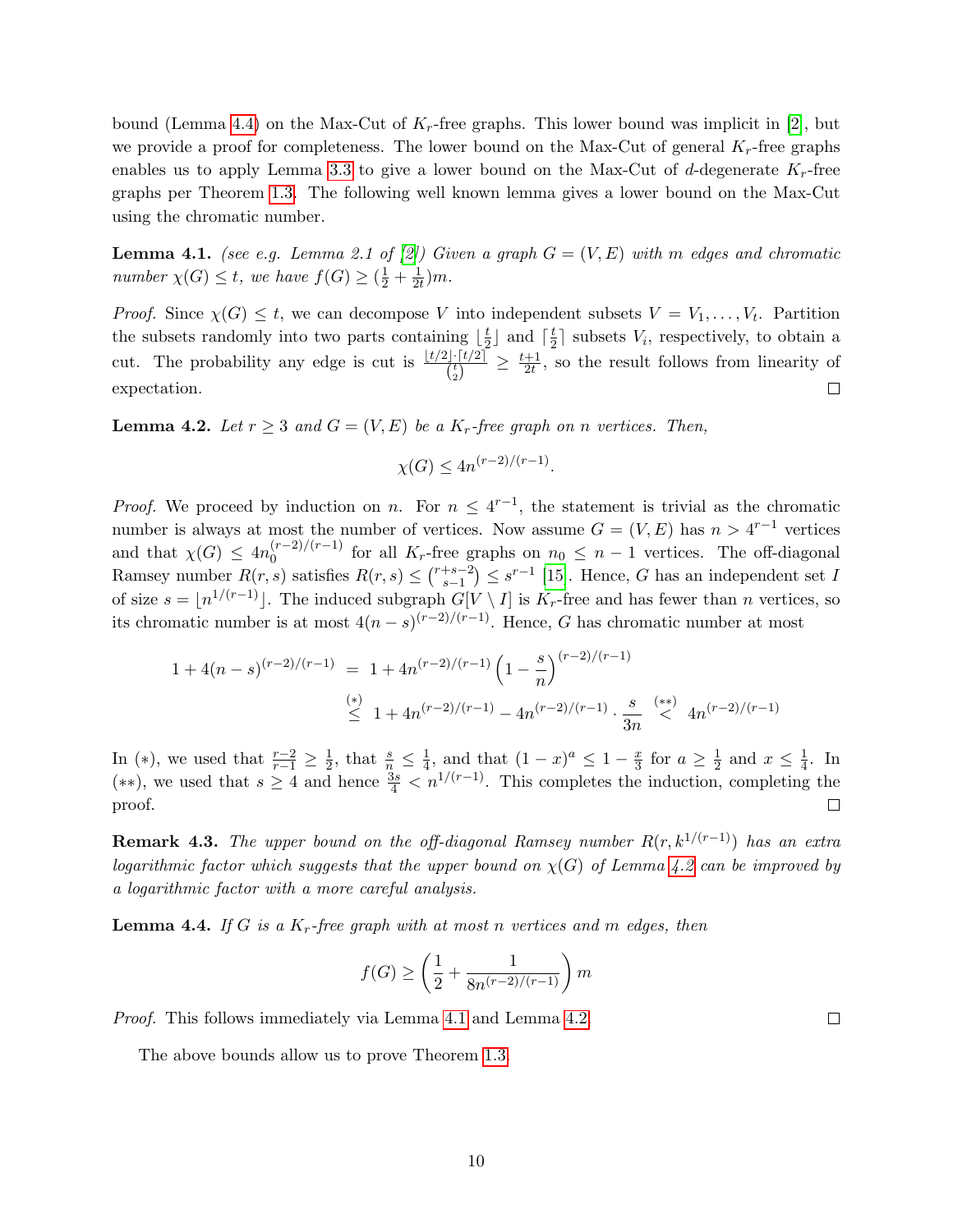*Proof of Theorem [1.3.](#page-3-0)* Let G be a d-degenerate  $K_r$ -free graph and  $\varepsilon = d^{-1+\frac{1}{2r-4}}$ . Let  $c_2$  be the parameter given by Lemma [3.3.](#page-6-4) Let  $c = \min(c_2, \frac{1}{388})$ .

Applying Lemma [3.3](#page-6-4) with parameter  $\varepsilon$ , one of two properties hold. If [\(3.1\)](#page-6-2) holds, then

$$
f(G) \ge \left(\frac{1}{2} + c_2 \varepsilon\right) m \ge \left(\frac{1}{2} + c d^{-1 + \frac{1}{2r - 4}}\right) m
$$

as desired. If [\(3.2\)](#page-6-3) holds, there exist graphs  $G_1, \ldots, G_k$  that are  $K_{r-1}$ -free with at most d vertices such that  $G_i$  has at least  $\frac{n(G_i)}{8\varepsilon}$  edges,  $n(G_1) + \cdots + n(G_k) \geq \frac{m}{6d}$  $\frac{m}{6d}$ , and

$$
f(G) \geq \frac{m}{2} + \sum_{i=1}^{k} \left( f(G_i) - \frac{m(G_i)}{2} \right).
$$

For all  $i$ , we have

$$
f(G_i) - \frac{m(G_i)}{2} \ge \frac{m(G_i)}{8n(G_i)^{(r-3)/(r-2)}} \ge \frac{n(G_i)}{64\epsilon n(G_i)^{(r-3)/(r-2)}} \ge \frac{n(G_i)}{64\epsilon d^{(r-3)/(r-2)}} = \frac{\epsilon dn(G_i)}{64}.
$$

In the first inequality, we used Lemma [4.4.](#page-9-0) In the second inequality, we used that  $m(G_i) \geq \frac{n(G_i)}{8\varepsilon}$  $\frac{(G_i)}{8\varepsilon}$ . In the third inequality, we used that  $n(G_i) \leq d$ . Hence, as  $d(n(G_1) + \cdots + n(G_k)) \geq \frac{m}{6}$  $\frac{m}{6}$ , we have as desired that

$$
f(G) \geq \frac{m}{2} + \sum_{i=1}^{k} \frac{\varepsilon dn(G_i)}{64} \geq \frac{m}{2} + \frac{\varepsilon m}{388} \geq \left(\frac{1}{2} + cd^{-1 + \frac{1}{2r-4}}\right) \cdot m.
$$

Remark 4.5. As we already mentioned in the introduction, we can improve the result of Theo-rem [1.3](#page-3-0) in the case that  $r = 4$  using Lemma [3.5](#page-8-0) as follows. Let  $H = K_4$ , and  $H' = K_3$ . By a result of [\[1\]](#page-11-1), there exists a constant  $c' > 0$  such that, for all triangle-free graphs G with  $m' \geq 1$  edges, we have  $f(G) \geq \frac{m'}{2} + c'(m')^{4/5}$ . By Lemma [3.5](#page-8-0) with H and H' and  $a = 4/5$ , there exists a constant  $c > 0$  such that any  $K_4$ -free d-degenerate graph G with  $m \geq 1$  edges satisfies

$$
f(G) \ge \left(\frac{1}{2} + cd^{-\frac{2 - (4/5)}{1 + (4/5)}}\right) \cdot m = \left(\frac{1}{2} + cd^{-2/3}\right) \cdot m.
$$

### 5 Concluding Remarks

In this paper we presented an approach, based on semidefinite programming (SDP), to prove lower bounds on Max-Cut and used it to find large cuts in graphs with few triangles and in  $K_r$ -free graphs. A closely related problem of interest is bounding the Max-t-Cut of a graph, i.e. the largest t-colorable (t-partite) subgraph of a given graph. Our results imply good lower bounds for this problem as well. Indeed, by taking a cut for a graph  $G$  with  $m$  edges and surplus  $W$ , one can produce a t-cut for G of size  $\frac{t-1}{t}m + \Omega(W)$  as follows. Let A, B be the two parts of the original cut. If  $t = 2s$  is even, simply split randomly both A, B into s parts. If  $t = 2s + 1$  is odd, then put every vertex of A randomly in the parts  $1, \ldots, s$  with probability  $2/(2s+1)$  and in the part  $2s+1$  with probability  $1/(2s+1)$ . Similarly, put every vertex of B randomly in the parts  $s+1,\ldots,2s$  with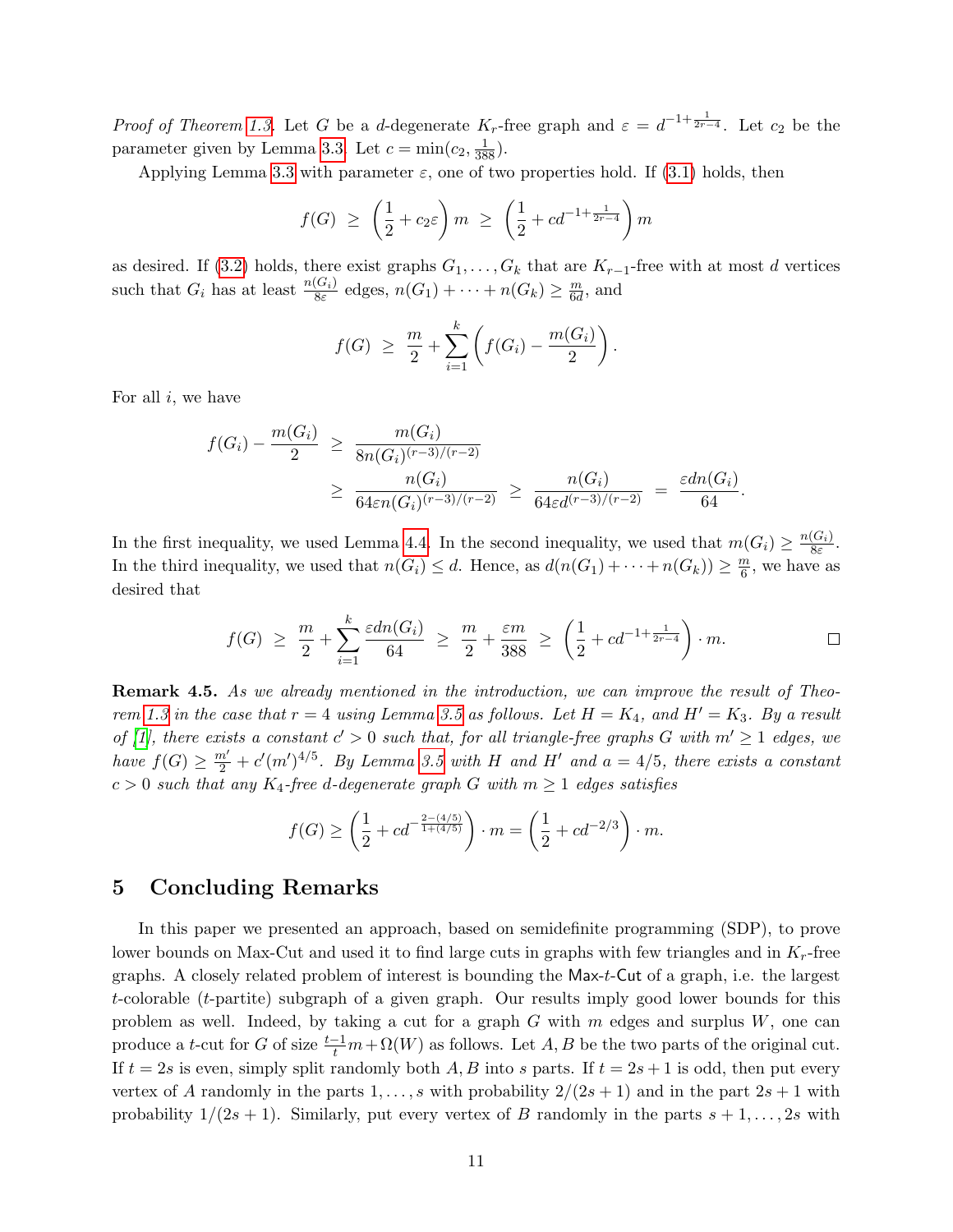probability  $2/(2s+1)$  and in the part  $2s+1$  with probability  $1/(2s+1)$ . An easy computation (which we omit here) shows that the expected size of the resulting t-cut is  $\frac{t-1}{t}m + \Omega(W)$ .

The main open question left by our work is Conjecture [1.4.](#page-3-1) Proving this conjecture will require some major new ideas. Even showing that any d-degenerate  $H$ -free graph with  $m$  edges has a cut with surplus at least  $m/d^{1-\delta}$  for some fixed  $\delta$  (independent of H) is out of reach of current techniques.

Acknowledgements. The authors thank Jacob Fox and Matthew Kwan for helpful discussions and feedback. The authors thank Joshua Brakensiek for pointing out an error in an earlier draft of this paper. The authors thank Joshua Brakensiek and Yuval Wigderson for helpful comments on an earlier draft of the paper.

## References

- <span id="page-11-1"></span>[1] N. Alon, Bipartite subgraphs, Combinatorica, 16 (1996), 301–311.
- <span id="page-11-9"></span>[2] N. Alon, B. Bollob´as, M. Krivelevich, and B. Sudakov, Maximum cuts and judicious partitions in graphs without short cycles, J. Combin. Theory, Ser. B, 88 (2003), 329–346.
- <span id="page-11-2"></span>[3] N. Alon, M. Krivelevich, and B. Sudakov, Max Cut in H-Free Graphs, Combin. Prob. and Computing 14 (2005), 629–647.
- <span id="page-11-8"></span>[4] N. Alon and E. Halperin, Bipartite subgraphs of integer weighted graphs, Discrete Mathematics 181 (1998), 19–29.
- <span id="page-11-10"></span>[5] B. Bollob´as, A Probabilistic Proof of an Asymptotic Formula for the Number of Labelled Regular Graphs, European Journal of combinatorics 1 (1980), 311–316.
- <span id="page-11-3"></span>[6] B. Bollobás and A. D. Scott, Better bounds for max cut, in: **Contemporary Combinatorics**, (B. Bollob´as, ed.), Bolyai Society Mathematical Studies, Springer 2002, pp. 185-246.
- <span id="page-11-4"></span>[7] D. Conlon, J. Fox, M. Kwan and B. Sudakov, Hypergraph cuts above the average , Israel J. of Mathematics **233** (2019), 67-111.
- <span id="page-11-11"></span>[8] A. Dembo, A. Montanari, and S. Sen, Extremal cuts of sparse random graphs, Ann. Probab. 45 (2017), 1190–1217.
- <span id="page-11-5"></span>[9] C.S. Edwards, Some extremal properties of bipartite subgraphs, Canad. J. Math. 3 (1973) 475–485.
- <span id="page-11-7"></span>[10] C.S. Edwards, An improved lower bound for the number of edges in a largest bipartite subgraph, Proceedings of Second Czechoslovak Symposium on Graph Theory, Prague, (1975) 167–181.
- <span id="page-11-0"></span>[11] P. Erdős, On even subgraphs of graphs, *Mat. Lapok* **18** (1967), 283–288.
- <span id="page-11-6"></span>[12] P. Erdős, Problems and results in graph theory and combinatorial analysis, *Proc. Fifth British* Comb. Conf. 15 (1975) 169-–192.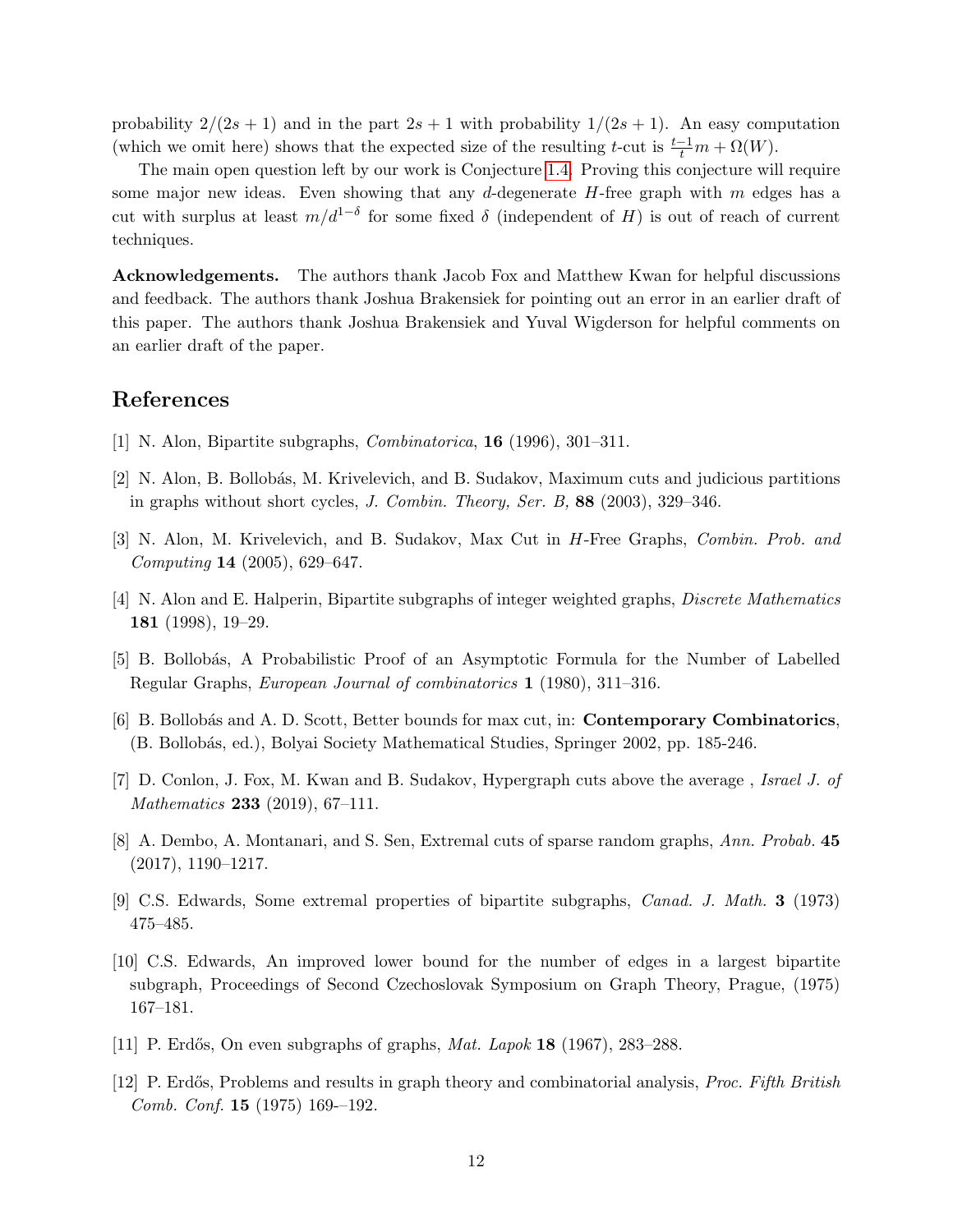- <span id="page-12-0"></span>[13] P. Erdős, R. Faudree, J. Pach, and J. Spencer, How to make a graph bipartite, J. Combin.Theory Ser. B 45 (1988), 86–98.
- [14] P. Erdős, E. Győri, and M. Simonovits, How many edges should be deleted to make a trianglefree graph bipartite? Sets, graphs and numbers (Budapest, 1991), 239–263, Colloq. Math. Soc. János Bolyai, 60, North-Holland, Amsterdam, 1992.
- <span id="page-12-7"></span>[15] P. Erdős and G. Szekeres, A combinatorial problem in geometry, *Compos. Math.* 2 (1935), 463–470.
- <span id="page-12-4"></span>[16] M. X. Goemans and D. P. Williamson. Improved approximation algorithms for maximum cut and satisfiability problems using semidefinite programming.  $J.$   $ACM$ , **42** (1995), 1115–1145.
- <span id="page-12-8"></span>[17] T. Kővári, V. T. Sós and P. Turán. On a problem of K. Zarankiewicz, Colloquium Math., 3, (1954), 50-57.
- <span id="page-12-5"></span>[18] R. O'Donnell and Y. Wu, An optimal SDP algorithm for Max-Cut, and equally optimal long code tests, Proc.  $40th$  ACM S. Theory Comput. (2008), 335–344.
- <span id="page-12-3"></span>[19] S. Poljak and Zs. Tuza, Bipartite subgraphs of triangle-free graphs, SIAM J. Discrete Math. 7 (1994), 307–313.
- <span id="page-12-1"></span>[20] J. Shearer, A note on bipartite subgraphs of triangle-free graphs, Rand. Struct. Alg. 3 (1992), 223–226.
- <span id="page-12-2"></span>[21] B. Sudakov, Making a  $K_4$ -free graph bipartite, *Combinatorica* **27** (2007), 509–518.

# <span id="page-12-6"></span>A Max cut in H-free graphs for other H

Our methods above and bound on the Max-Cut of a graph in terms of a global triangle count enable us to give improved bounds on the Max-Cut of d-regular or d-degenerate H-free graphs for a variety of other graphs  $H$ . These bounds (along with a comparison to existing literature) are summarized in Table [2.](#page-15-0)

Although Theorem [1.3](#page-3-0) gives a lower bound on  $f(G)$  for  $K_r$ -free graphs, we can improve on this bound using an ad-hoc approach when  $r = 4$ :

<span id="page-12-9"></span>**Proposition A.1.** There exists a constant  $c > 0$  such that for all  $K_4$ -free d-degenerate graphs G with  $m \geq 1$  edges,

$$
f(G) \ge \left(\frac{1}{2} + cd^{-2/3}\right)m.
$$

Our methods above also allow us to leverage the bounds in [\[3\]](#page-11-2) to give nontrivial lower bounds on the Max-Cut of d-degenerate  $H$ -free graphs for several families of forbidden subgraphs  $H$ .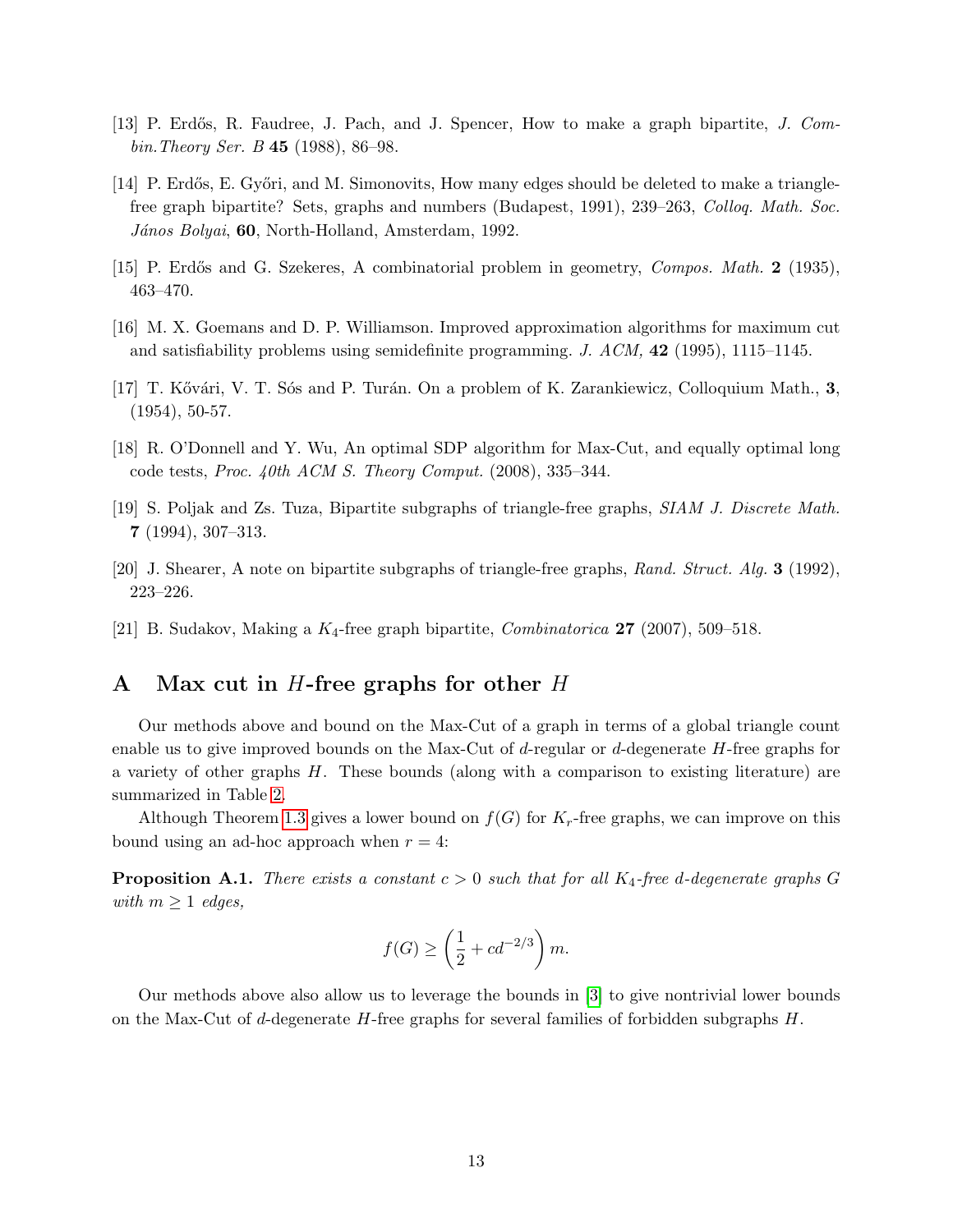<span id="page-13-1"></span>Proposition A.2. For a graph H, let

$$
\alpha_H(d) = \begin{cases}\nd^{-(r+1)/(2r-1)} & if H = W_r \text{ and } r \text{ is odd} \\
d^{-7/11} & if H = K_{3,s} \\
d^{-2/3} & if H = K_{4,s} \\
d^{-1/2} & if deleting some vertex from H gives a forest (forest+1) \\
d^{-2/3} & if deleting two vertices from H gives a forest (forest+2)\n\end{cases}
$$

When H is one of the above, there exists  $c = c(H) > 0$  such that, for all H-free d-degenerate graphs G on  $m \geq 1$  edges,

$$
f(G) \ge \left(\frac{1}{2} + c \cdot \alpha_H(d)\right)m.
$$

*Proof.* We repeatedly apply Lemma [3.5](#page-8-0) by combining it with results from [\[3\]](#page-11-2). Table [1](#page-13-0) shows the choices of  $H, H'$ , and a used in the applications of Lemma [3.5,](#page-8-0) along with the associated surplus bounds on  $H'$ -free graphs from [\[3\]](#page-11-2) and the resulting surplus bounds on  $H$ -free  $d$ -degenerate graphs.

<span id="page-13-0"></span>

|               | $H^{\prime}$ | $H'$ -free surplus [3] | $\alpha$         | $\frac{2-a}{1+a}$                      | $d$ -deg. H-free surplus |
|---------------|--------------|------------------------|------------------|----------------------------------------|--------------------------|
| $forest+1$    | forest       | c'm                    |                  |                                        | $c d^{-1/2} m$           |
| forest $+2$   | $forest+1$   | $c'm^{4/5}$            | $\frac{4}{5}$    | $\frac{1}{2}$ $\frac{2}{3}$            | $c d^{-2/3} m$           |
| $W_r$ (r odd) | $C_{r-1}$    | $c'm^{r/(r+1)}$        | $\,r\,$<br>$r+1$ | $\frac{r+2}{r+2}$<br>$\overline{2r+1}$ | $cd^{-(r+2)/(2r+1)}m$    |
| $K_{3,s}$     | $K_{2,s}$    | $c'm^{5/6}$            | $\frac{5}{6}$    |                                        | $cd^{-7/11}m$            |
| $K_{4,s}$     | $K_{3,s}$    | $c'm^{4/5}$            | $\frac{4}{5}$    | $\frac{11}{2}$                         | $cd^{-2/3}m$ .           |

**Table 1.** We apply Lemma [3.5](#page-8-0) to the above given H using the listed values of H' and a to obtain the given lower bound.

Here, forest  $+1$  means that H is some forbidden subgraph such that removing one vertex from  $H$  gives a forest, and forest $+2$  means that removing two vertices from  $H$  gives a forest.  $\Box$ 

We note that, for  $H = K_{3,s}$ , the surplus bound in Proposition [A.2](#page-13-1) can be improved to  $cd^{-1/2}$ , using similar ideas from [\[3\]](#page-11-2). We sketch a proof here for completeness.

<span id="page-13-2"></span>**Proposition A.3.** For all  $s \geq 1$ , there exists a constant  $c > 0$  such that for all  $K_{3,s}$ -free ddegenerate graphs G with  $m \geq 1$  edges,

$$
f(G) \ge \left(\frac{1}{2} + \frac{c}{\sqrt{d}}\right)m
$$

*Proof.* Let G be a d-degenerate,  $K_{3,s}$ -free graph with associated vertex ordering  $1,\ldots,n$  and let  $N_i$  denote the neighbors  $j < i$  of i, so that  $|N_i| \leq d$  for all i. Since G is  $K_{3,s}$ -free, the subgraph induced by  $N_i$  is  $K_{2,s}$ -free, so by the Kővári-Sós-Turán theorem [\[17\]](#page-12-8), this subgraph has at most  $c' \cdot |N_i|^{3/2} \leq c' \sqrt{d} \cdot |N_i|$  edges for an absolute  $c' > 0$ , so the total number of triangles t satisfies  $t \leq c' \sqrt{d} \cdot m$ . Fix  $p > 0$  to be chosen later and include each vertex independently with probability p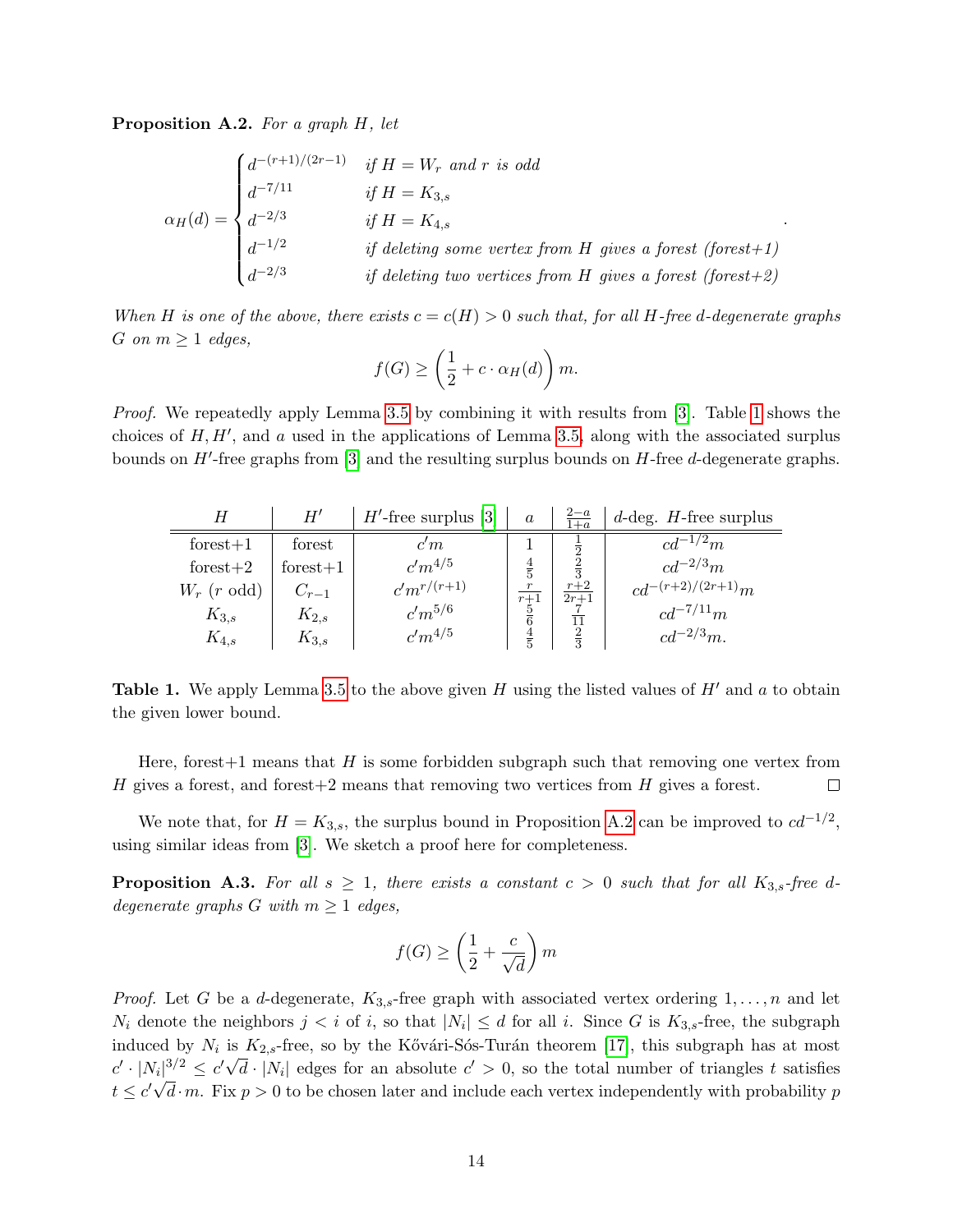in a set V'. If the induced subgraph  $G[V']$  has m' edges and t' triangles, we have, by Corollary [1.2](#page-2-1) with  $\varepsilon = \frac{1}{\sqrt{2}}$  $\overline{\overline{d}}$  that

$$
\mathbf{E}\left[f(G[V'])-\frac{m'}{2}\right]\geq \mathbf{E}\left[\frac{\varepsilon m'}{4\pi}-\frac{\varepsilon^2 t'}{2}\right]=\frac{p^2m}{4\pi\sqrt{d}}-\frac{p^3t}{2d}\overset{(*)}{\geq}\frac{m(p^2-2\pi c'p^3)}{4\pi\sqrt{d}},
$$

where in (\*) we used  $t \leq c' \sqrt{2}$  $\frac{1}{10c'}$ , we have that  $\mathbf{E}[f(G[V']) - \frac{m'}{2}]$  $\overline{d}m$ . Choosing  $p = \frac{1}{10}$  $\frac{n'}{2}$   $\geq c \frac{m}{\sqrt{d}}$  for some absolute constant  $c > 0$ , so there exists some choice of V' for which  $f(G[V']) \geq \frac{m'}{2} + \frac{cm}{\sqrt{d}}$ . By adding the vertices outside V' to this cut randomly, we conclude  $\mathbf{E}[f(G)] \geq \frac{m}{2} + \frac{cm}{\sqrt{d}}$ .  $\Box$ 

Further, as discussed in the introduction, assuming Conjecture [1.5,](#page-3-2) we can get a surplus for *H*-free graphs bounded away from the trivial surplus  $\Omega(\frac{m}{d})$  for all *H*.

<span id="page-14-1"></span>**Proposition A.4.** Assuming Conjecture [1.5,](#page-3-2) for any graph H, there exist constants  $\varepsilon = \varepsilon(H) > 0$ and  $c = c(H) > 0$  such that, for all H-free d-degenerate graphs G on  $m \geq 1$  edges, we have

$$
f(G) \ge \left(\frac{1}{2} + cd^{-5/7 + \varepsilon}\right)m.
$$

*Proof.* Fix a graph H, and let H' be obtained by deleting any vertex of H. Assuming Conjecture [1.5,](#page-3-2) there exist constants  $c' = c'(H'), \varepsilon' = \varepsilon'(H') > 0$  such that any H'-free graph with m edges satisfies  $f(G) \geq \frac{m}{2} + c'm^{3/4+\epsilon'}$ . By Lemma [3.5](#page-8-0) with H and H' and  $a = 3/4 + \epsilon'$ , there exists constants  $c_3 = c_3(H), \varepsilon = \varepsilon(H) > 0$  such that any H-free d-degenerate graph G with m edges satisfies

$$
f(G) \ge \left(\frac{1}{2} + c_3 d^{-\frac{5/4-\varepsilon'}{7/4+\varepsilon'}}\right) m \ge \left(\frac{1}{2} + c_3 d^{-5/7+\varepsilon}\right) m.
$$

#### <span id="page-14-0"></span>B A stronger conjecture

Here, we do some technical work to show that Conjecture [1.4](#page-3-1) implies the more well known Conjecture [1.5.](#page-3-2) Again, Conjecture [1.4](#page-3-1) easily implies that the surplus for an H-free graph is  $\Omega(m^{3/4})$ , and here we show that the surplus is in fact  $\Omega(m^{3/4+\epsilon})$  for some  $\varepsilon = \varepsilon(H) > 0$ .

<span id="page-14-3"></span>Theorem B.1. Conjecture [1.4](#page-3-1) implies Conjecture [1.5.](#page-3-2)

For a graph G and a subset U of the vertices, let  $m(U)$  denote the number of edges in the induced subgraph  $G[U]$ . We first observe that large cuts in induced subgraphs can be extended to large cuts in the overall graph.

<span id="page-14-2"></span>**Lemma B.2.** Let G be a graph and U be a subset of the vertices. If the induced subgraph  $G[U]$  has a cut of size at least  $\frac{m(U)}{2} + C$  for some  $C > 0$ , then  $f(G) \geq \frac{m}{2} + C$ .

*Proof.* Fix a cut of  $G[U]$  into vertex sets  $U_1 \sqcup U_2 = U$  of size at least  $m(U)/2$ . Then, for all  $v \in V \backslash U$ , uniformly at random add v to either  $U_1$  or  $U_2$  (cutting any internal edges) to grow  $U_1 \sqcup U_2$  into a partition of V that induces a cut of expected size at least

$$
\frac{m - m(U)}{2} + \frac{m(U)}{2} + C = \frac{m}{2} + C.
$$

Thus, there exists a cut of G with at least this size, as desired.

 $\Box$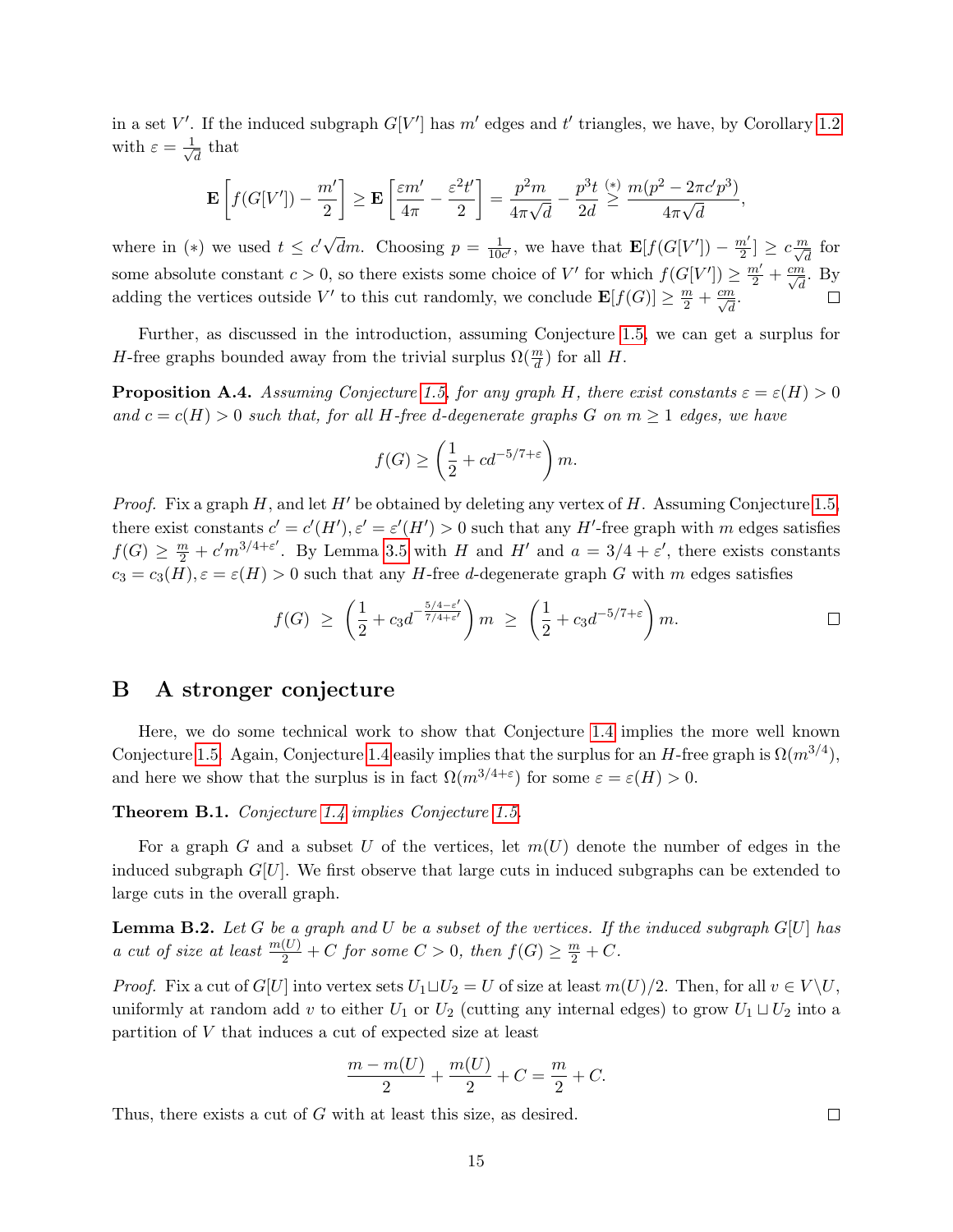<span id="page-15-0"></span>

| Forbidden subgraph $H$ | Prior work     |                   | This work                                                                     |                        | Tight? |
|------------------------|----------------|-------------------|-------------------------------------------------------------------------------|------------------------|--------|
| None                   | $cd^{-1}$      |                   |                                                                               |                        | Υ      |
| $K_3$                  | $cd^{-1/2}$    | [20]              |                                                                               |                        | Y      |
| $K_4$                  |                |                   |                                                                               | Prop A.1               |        |
| $K_r$                  |                |                   |                                                                               | Thm 1.3                |        |
|                        |                |                   | $cd^{-2/3}$<br>$cd^{-1+1/(2r-4)}$<br>$cd^{-5/7+\varepsilon_r}$<br>$cd^{-1/2}$ | Prop A.4 if Conj $1.5$ |        |
| $C_r$                  |                |                   |                                                                               | Prop A.2               | Υ      |
| $W_r$ for odd r        |                |                   | $cd^{-(r+1)/(2r-1)}$                                                          | Prop A.2               |        |
| $K_{2,s}$              |                |                   | $c d^{-1/2}$                                                                  | Prop A.2               | Y      |
| $K_{3,s}$              |                |                   | $\frac{cd^{-1/2}}{cd^{-2/3}}$                                                 | Prop A.3               | Y      |
| $K_{4,s}$              |                |                   |                                                                               | Prop A.2               |        |
| forest                 | $\frac{1}{2r}$ | $\lceil 3 \rceil$ |                                                                               |                        | Y      |
| $forest+1$             |                |                   | $cd^{-1/2} \\\cdots \phantom{aa} cd^{-2/3}$                                   | Prop A.2               | Y      |
| forest $+2$            |                |                   |                                                                               | Prop A.2               |        |

**Table 2.** Lower bounds for the surplus of H-free d-degenerate graphs in the literature and our work. They are noted as tight if there is a known construction whose surplus is within a constant factor of the lower bound.

In the next lemma, we show that a graph with few  $K_{r+1}$ 's and with every vertex participating in many  $K_r$ 's has a cut with large advantage over a random cut. To do this, we adapt an argument of [\[1\]](#page-11-1) to show that such a graph has a large subgraph with small chromatic number. Hence, this large subgraph has a cut with a significant advantage over a random cut. This cut can then be extended (using Lemma [B.2\)](#page-14-2) to a cut over the original graph with large advantage.

<span id="page-15-1"></span>**Lemma B.3.** Let r be an integer at least 2. For any  $\delta \in (0,1)$ , Then, for all graphs  $G = (V, E)$ on n vertices and m edges with n sufficiently large, if G contains at most  $n^{r+1-\delta}$  copies of  $K_{r+1}$ and each  $v \in V$  is part of at least  $n^{r-1-(\delta/3r)}$  many copies of  $K_r$ , then

$$
f(G) \ge \frac{m}{2} + m^{1-\delta/3}.
$$

*Proof.* Let  $G = (V, E)$  be as above and let  $\varepsilon = \delta/3r$ . Since each  $v \in V$  is part of at least  $n^{r-1-\varepsilon}$ many copies of  $K_r$ , the graph G has at least  $\frac{1}{r} n^{r-\varepsilon}$  copies of  $K_r$ . Since each edge is in at most  $n^{r-2}$ many copies of  $K_r$ , we have

$$
m \ge \binom{r}{2} \cdot \frac{1}{r} \cdot \frac{n^{r-\varepsilon}}{n^{r-2}} > \frac{n^{2-\varepsilon}}{2}.
$$

Let  $t = 64n^{\epsilon}$ , so  $m > n^2/t$  and choose a set T of exactly t distinct vertices of V uniformly at random. Let  $X \subset V$  be the set of vertices that, along with some collection of  $r-1$  elements of T, form a copy of  $K_r$  in  $G$ .

We next show that we expect most vertices to lie in X. Fix some vertex  $v \in V$ . Let  $A_1, \ldots, A_\ell$ denote the subsets of  $r-1$  vertices that form a  $K_r$  with v, where  $\ell \geq n^{r-1-\epsilon}$ . For  $i = 1, \ldots, \ell$ , let  $Z_i$  be the indicator random variable  $\mathbf{1}{A_i \subseteq T}$ . Let random variable  $Z := Z_1 + \cdots + Z_\ell$ . Note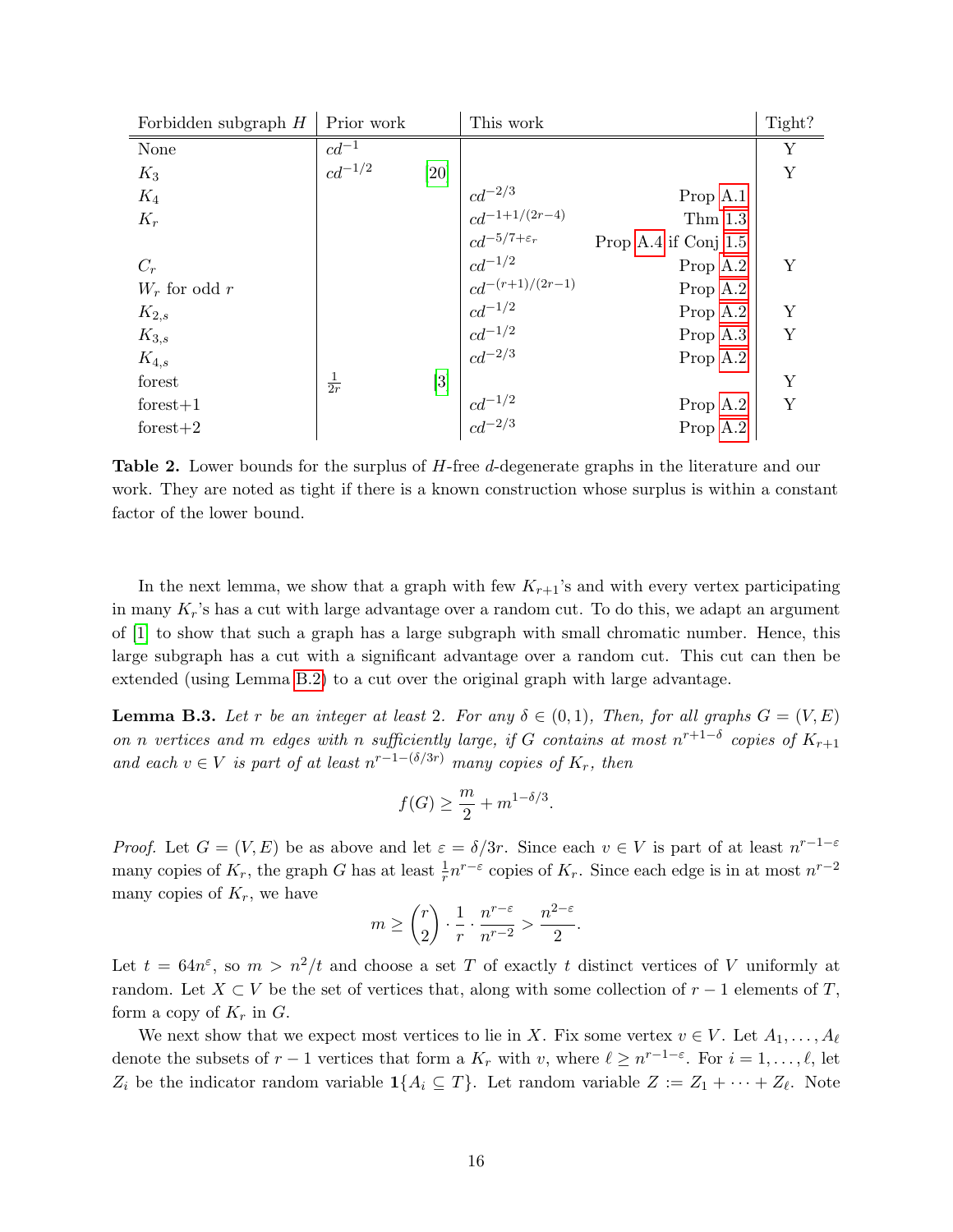that

$$
\mathbf{P}(Z_i = 1) = \mathbf{P}(A_i \subset T) = \frac{{\binom{n-(r-1)}{t-(r-1)}}}{{\binom{n}{t}}} \ge \frac{t^{r-1}}{2n^{r-1}},
$$

where the inequality holds if  $n$  is sufficiently large. Thus,

$$
\mathbf{E}[Z] = \sum_{i=1}^{\ell} \mathbf{E}[Z_i] \ge n^{r-1-\varepsilon} \cdot \frac{t^{r-1}}{2n^{r-1}} = \frac{t^{r-1}}{2n^{\varepsilon}}.
$$

If  $A_i$  and  $A_j$  are disjoint,  $Z_i$  and  $Z_j$  are negatively correlated, so  $\mathbf{E}[Z_i Z_j] - \mathbf{E}[Z_i] \mathbf{E}[Z_j] \le 0$ . If  $|A_i \cup A_j| = s$  for  $r \leq s \leq 2r-3$ , then we have  $\mathbf{E}[Z_i Z_j] = \frac{{n-s \choose i-s}}{n}$  $\frac{t-s}{\binom{n}{t}} \leq \frac{t^s}{n^s}$ . Furthermore, for  $r \leq s \leq 2r-3$ , there are at most  $n^{r-1-\epsilon} \cdot n^{s-(r-1)} = n^{s-\epsilon}$  pairs  $(A_i, A_j)$  such that  $|A_i \cap A_j| = s$ . Thus,

$$
\mathbf{Var}[Z] = \sum_{i,j} \mathbf{E}[Z_i Z_j] - \mathbf{E}[Z_i] \mathbf{E}[Z_j] \le \sum_{s=r}^{2r-3} \sum_{i,j:|A_i \cap A_j| = s} \mathbf{E}[Z_i Z_j]
$$
  

$$
\le \sum_{s=r}^{2r-3} \frac{t^s}{n^s} \cdot \#\{i, j: |A_i \cup A_j| = s\} \le \sum_{s=r}^{2r-3} t^s n^{-\varepsilon} < 2t^{2r-3} n^{-\varepsilon}.
$$

For all random variables, we have  $Pr[Z=0] \leq \frac{Var[Z]}{E[Z]^2}$  $\frac{\text{var}[Z]}{\mathbf{E}[Z]^2}$  (see, e.g. Theorem 4.3.1 of [?]). Hence,

$$
\Pr[v \notin X] = \Pr[Z = 0] \le \frac{\text{Var}[Z]}{\mathbf{E}[Z]^2} < \frac{2t^{2r-3}/n^{\varepsilon}}{(t^{r-1}/2n^{\varepsilon})^2} = \frac{1}{8}.
$$

Thus, the probability an edge has at least one vertex not in X is less than  $\frac{1}{4}$ , so the expected number of edges not in X is less than  $\frac{m}{4}$ . Thus, by Markov's inequality, with probability less than 1  $\frac{1}{2}$ , at most  $\frac{m}{2}$  edges are in X.

Call an  $(r+1)$ -clique of G bad if exactly  $r-1$  of the vertices are in T. Each  $(r+1)$ -clique is bad with probability at most  $\binom{r+1}{r-1}$  $\binom{r+1}{r-1} \frac{\binom{t-(r-1)}{n-(r-1)}}{\binom{n}{r}}$  $\frac{f(r-1)}{r}$  <  $\frac{r^2t^{r-1}}{n^{r-1}}$ . As there are at most  $n^{r+1-\delta}$  many  $(r+1)$ -cliques, the expected number of bad cliques is at most  $r^2t^{r-1}n^{2-\delta}$ . By Markov's inequality, with probability at least 1/2, there are at most  $2r^2t^{r-1}n^{2-\delta}$  bad cliques. This means that there exists some subset T of t vertices such that (1) the corresponding X has  $m(X) \geq \frac{m}{2}$  $\frac{m}{2}$  edges and (2) there are at most  $2r^2t^{r-1}n^{2-\delta}$  bad cliques.

Fix this T, and let  $G'$  be the graph on vertex set X obtained by removing the edges from every bad  $(r + 1)$ -clique in the induced subgraph  $G[X]$ . The total number of edges in bad cliques is at most

$$
\binom{r+1}{2} \cdot 2r^2 t^{r-1} n^{2-\delta} \stackrel{(*)}{<} \frac{n^2}{t^{r+1}} \stackrel{(**)}{<} \frac{m}{2t^r} \leq t^{-r} m(X).
$$

In (\*), we used that  $2r^4t^{2r} = c_r n^{2r\varepsilon} < n^{\delta}$  for *n* sufficiently large. In (\*\*), we used that  $m > n^2/t$ . Hence, G' has at least  $m(X) \cdot (1 - t^{-r})$  edges. Additionally,  $\chi(G') \leq {t \choose r-1}$  $\binom{t}{r-1}$ , seen by coloring each vertex  $v \in X$  with an unordered  $(r-1)$ -tuple corresponding to a subset of  $(r-1)$  vertices in T that form a  $K_r$  with v. By definition of X, such an  $(r-1)$ -tuple exists. Since G' has no edge forming a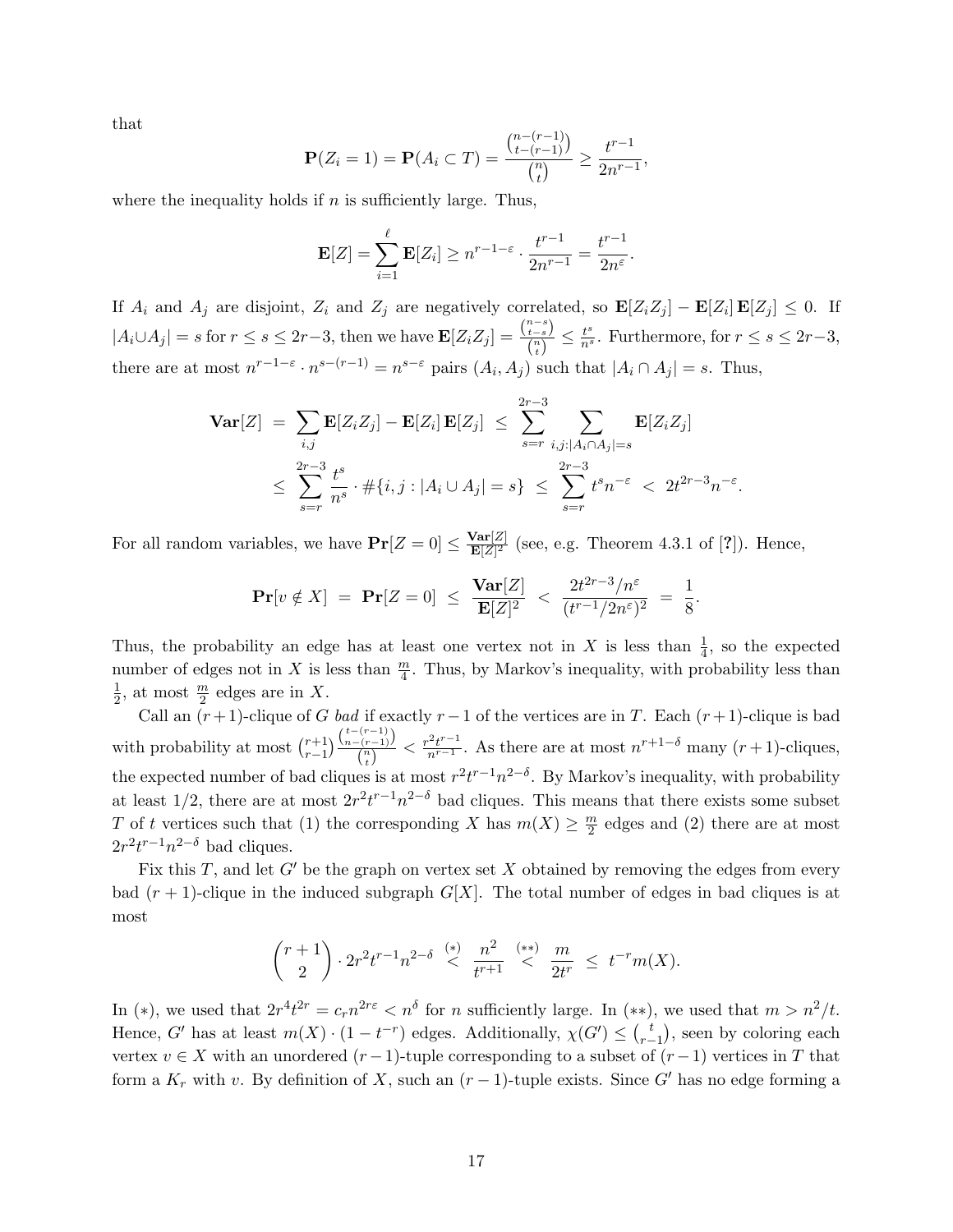$K_{r+1}$  with  $r-1$  elements of T, the above coloring is a proper coloring of X. Hence, by Lemma [4.1,](#page-9-2)

$$
f(G') \ge \left(\frac{1}{2} + \frac{1}{2 {t \choose r-1}}\right) \cdot m(X) \cdot (1 - t^{-r})
$$
  
> 
$$
\left(\frac{1}{2} + \frac{1}{4 {t \choose r-1}}\right) m(X) \stackrel{(*)}{>} \frac{m(X)}{2} + m^{1-\delta/3},
$$

where (\*) follows since  $\frac{m(X)}{4\binom{t}{r-1}} \geq \frac{m}{8t^{r-1}}$  $\frac{m}{8t^{r-1}} > \frac{m}{n^{r\epsilon}} > m^{1-r\epsilon} = m^{1-\delta/3}$ . Hence, the induced subgraph  $G[X]$  has a cut of at least the same value. By Lemma [B.2,](#page-14-2) G has a cut of size  $\frac{m}{2} + m^{1-\delta/3}$ .  $\Box$ 

In the next lemma, we show that a graph with few  $K_{r+1}$ 's and many edges has a cut with large advantage over a random cut. To do this, we induct on r. We show there are two nontrivial cases: either (1) there is a subgraph with many edges and few  $K_r$ 's, in which case we apply the induction hypothesis or (2) there is some subgraph with many edges and every vertex is in many  $K_r$ 's, in which case we apply Lemma [B.3.](#page-15-1)

<span id="page-17-0"></span>**Lemma B.4.** Let  $r \geq 1$ . Let  $\delta \in (0,1)$ . For n sufficiently large, every graph G on n vertices with more than  $n^{2-\delta/(2^r r!)}$  edges and at most  $n^{r+1-\delta}$  many  $K_{r+1}$ 's, has  $f(G) \geq \frac{m}{2} + m^{1-\delta}$ .

*Proof.* We prove by induction on r. For  $r = 1$ , the statement is vacuous: no graph G has more than  $n^{2-\delta/2}$  edges while also having at most  $n^{2-\delta}$  many  $K_2$ 's.

Assume the assertion is true for r-1. For simplicity, let  $\varepsilon = \frac{\delta}{2r}$ .  $\frac{\delta}{2^r r!}$ . Let  $\delta' = \frac{11\delta}{20r}$  $\frac{11\delta}{20r}$  and  $\varepsilon' = \frac{\delta'}{2^{r-1}(r)}$  $\frac{\delta'}{2^{r-1}(r-1)!}$ , so that  $\varepsilon' > \varepsilon$ .

Suppose G has at most  $n^{r+1-\delta}$  many  $K_{r+1}$ 's and  $m \geq n^{2-\varepsilon}$  edges. Suppose we find a vertex of G contained in less than  $n^{r-1-(\delta/6r)}$  many K<sub>r</sub>'s, delete it, and repeat on the resulting graph until no such vertex exists. Let  $W$  be the set of vertices that remain after this procedure, and let  $U$  be the set of vertices that are deleted. We have three cases.

- Case 1 (Easy). If there are at least  $\frac{2m}{3}$  edges between U and W, then  $(U, W)$  forms a cut of G with at least  $\frac{2m}{3}$  >  $\frac{m}{2}$  +  $m^{1-\delta}$  edges.
- Case 2 (Few  $K_r$ 's). If there are at least  $\frac{m}{6}$  edges in the induced subgraph  $G[U]$ , then the following two statements are true about  $G[U]$ :
	- The induced subgraph  $G[U]$  has at most  $|U|^{r-\delta'}$  many  $K_r$ 's. Since  $G[U]$  has at least  $m/6$  edges,

$$
|U|\geq \sqrt{\frac{m}{3}} > \frac{n^{1-\varepsilon/2}}{2}.
$$

When each vertex in U was deleted, it was in at most  $n^{r-1-(\delta/6r)}$  many  $K_r$ 's. Thus, the total number of  $K_r$ 's of G that touch the vertex subset U is at most

$$
|U|n^{r-1-(\delta/6r)} < n^{r-(\delta/6r)}.
$$

Hence,  $G[U]$  has at most  $n^{r-(\delta/6r)} \leq |U|^{r-\delta'}$  many  $K_r$ 's; the inequality follows since n is sufficiently large and  $r - \delta' < (r - \frac{\delta}{6\delta})$  $\frac{\delta}{6r}$ ) $(1-\frac{\varepsilon}{2}$  $\frac{\varepsilon}{2}).$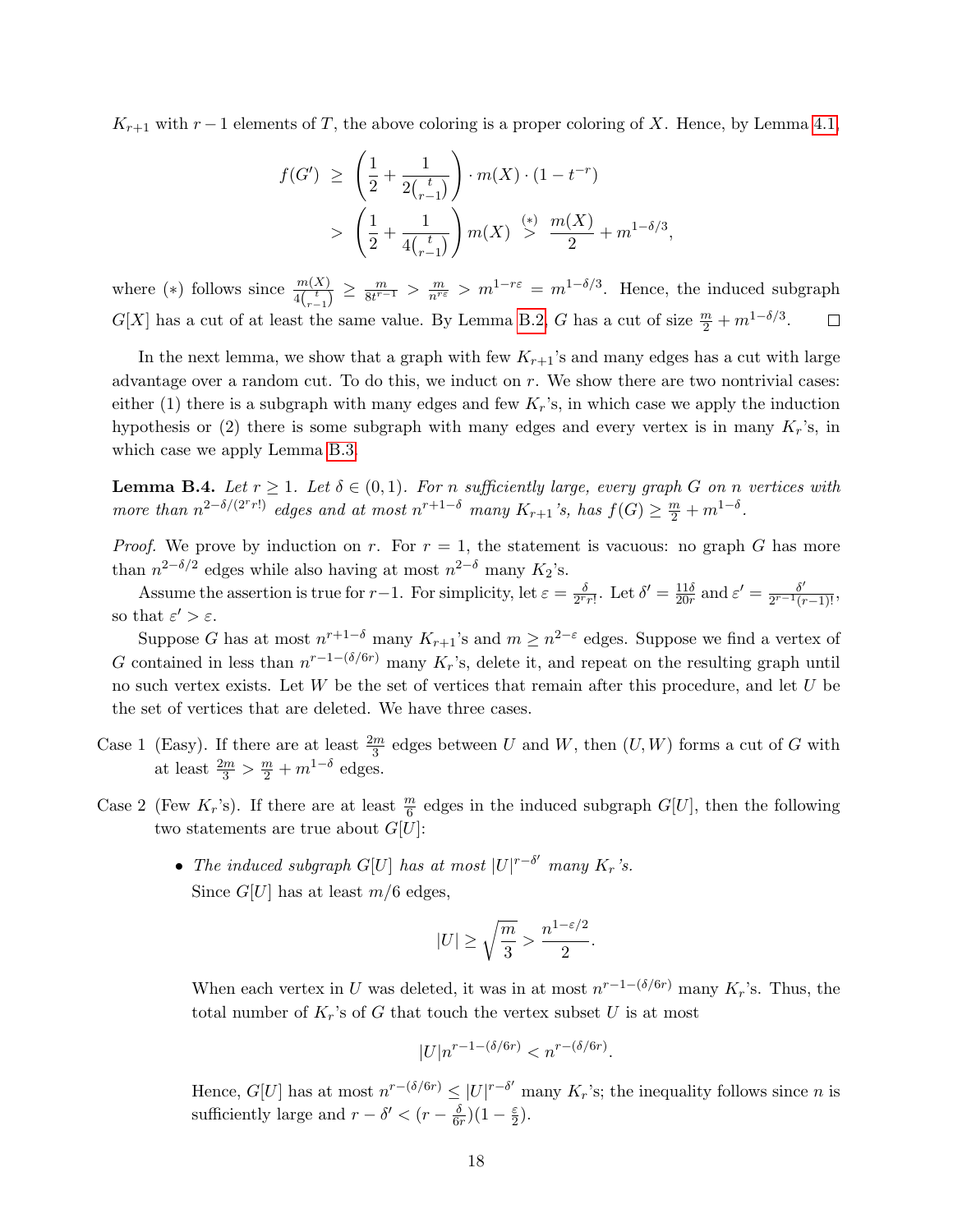• The induced subgraph  $G[U]$  has at least  $|U|^{2-\varepsilon'}$  edges. This follows since

$$
m(G[U]) = \frac{n^{2-\varepsilon}}{6} \ge \frac{|U|^{2-\varepsilon}}{6} \ge |U|^{2-\varepsilon'},
$$

which holds since  $\varepsilon' > \varepsilon$  and n is sufficiently large.

By the above two properties, the  $G[U]$  satisfies the setup of the inductive hypothesis, with parameters  $r - 1$  and  $\delta'$ . Hence, by the inductive hypothesis, we have that for sufficiently large n

$$
f(G[U]) \ge \frac{m(U)}{2} + (m/6)^{1-\delta'} > \frac{m(U)}{2} + m^{1-\delta} \ge \frac{m}{2} + m^{1-\delta},
$$

since  $m(U) > m/6$  and  $\delta' < \delta$ , applying Lemma [B.2.](#page-14-2)

- Case 3 (Many  $K_r$ 's). If there are at least  $\frac{m}{6}$  edges in the induced subgraph  $G[W]$ , the following two statements are true about the induced subgraph  $G[W]$ .
	- Each vertex is in at least  $|W|^{r-1-\delta/6r}$  many  $K_r$ 's. By construction, each vertex is in at least  $n^{r-1-\delta/6r}$  many  $K_r$ 's, or else we would have deleted it in the above procedure. Furthermore  $n \geq |W|$ , so each vertex is in at least  $|W|^{r-1-\delta/6r}$  many  $K_r$ 's.
	- It has at most  $|W|^{r+1-\delta/2}$  many  $K_r$ 's.

Since  $G[W]$  has at least  $\frac{m}{6}$  edges, W has at least  $\sqrt{\frac{m}{3}} > \frac{n^{1-\epsilon/2}}{2}$  $\frac{1}{2}$  vertices. In  $G[W]$ , there are at most  $n^{r+1-\delta} \leq |W|^{r+1-\delta/2}$  many  $K_{r+1}$ 's, which holds since

$$
r+1-\delta < \left(1-\frac{\varepsilon}{2}\right)\left(r+1-\frac{\delta}{2}\right).
$$

By the above two properties,  $G[W]$  satisfies the setup of the Lemma [B.3](#page-15-1) with parameters r and  $\frac{\delta}{2}$ . Hence, by Lemma [B.3,](#page-15-1) we have for sufficiently large m

$$
f(G[W]) \ge \frac{m(W)}{2} + (m/6)^{1-\delta/2} > \frac{m(W)}{2} + m^{1-\delta}.
$$

Hence, by Lemma [B.2,](#page-14-2) we have

$$
f(G) \ge \frac{m}{2} + m^{1-\delta}.
$$

This covers all the cases, and in each case, we have  $f(G) \geq \frac{m}{2} + m^{1-\delta}$ , as desired.  $\Box$ 

The above tools will enable us to show Theorem [B.1.](#page-14-3)

*Proof of Theorem [B.1.](#page-14-3)* Fix  $r \geq 2$ . Assume Conjecture [1.4](#page-3-1) is true. It suffices to lower bound the Max-Cut of  $K_{r+1}$ -free graphs, since all graphs are subgraphs of a clique. Let  $\delta = \frac{1}{5}$  $rac{1}{5}$  and  $\varepsilon = \frac{\delta}{2^r}$  $\frac{\delta}{2^r r!}$ . Suppose G is a graph with m edges and n vertices. We show that G has a cut of size  $\frac{m}{2} + \Omega(m^{3/4 + \varepsilon/8})$ in two cases: Let  $d = m^{1/2 - \varepsilon/4}$  and assume m and n are sufficiently large.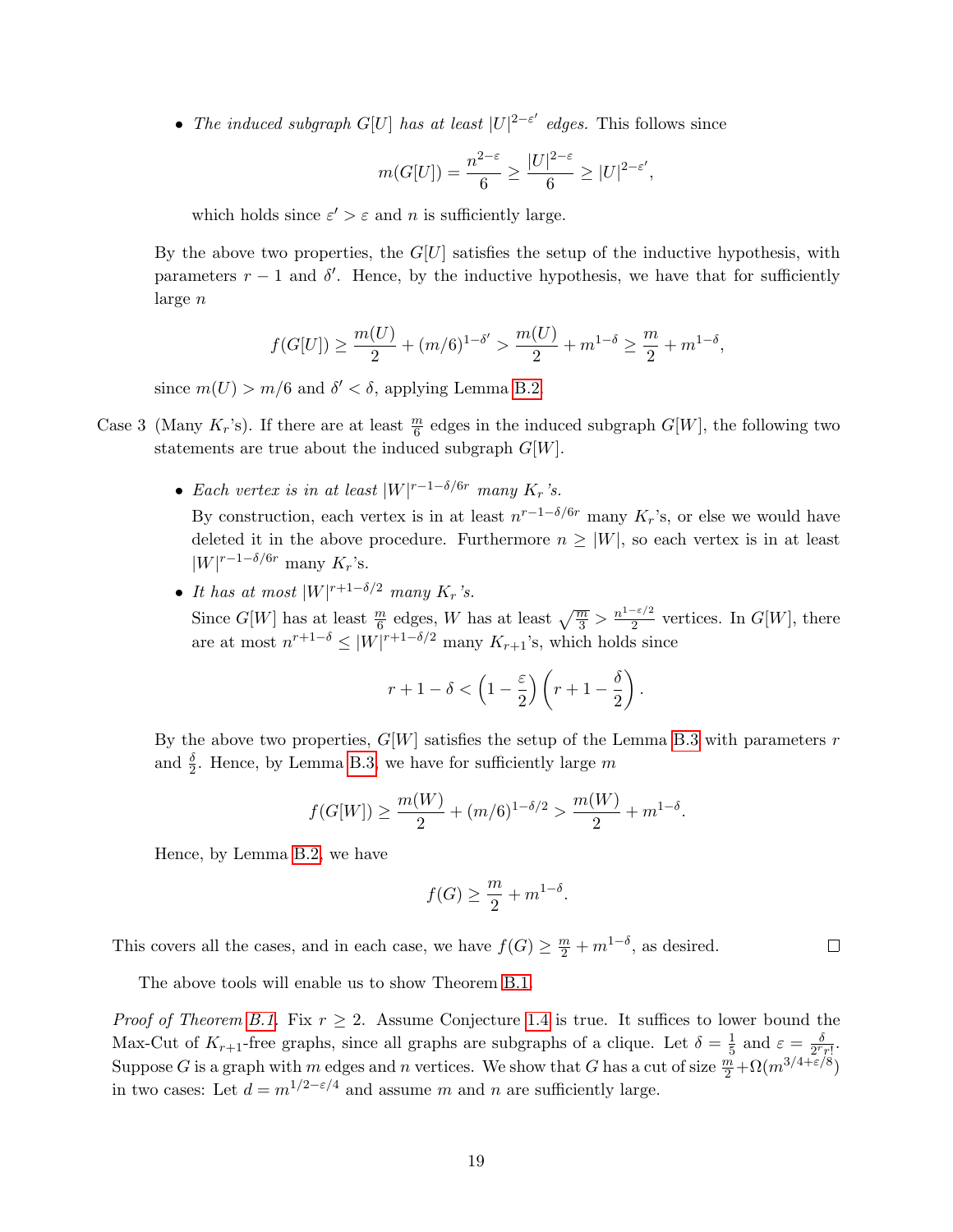Case 1 (Sparse: G has no induced subgraph of minimum degree d). This implies that G is d-degenerate, in which case Conjecture [1.4](#page-3-1) implies that for some  $c > 0$ 

$$
f(G) \ge \frac{m}{2} + \frac{cm}{\sqrt{d}} = \frac{m}{2} + cm^{3/4 + \varepsilon/8}.
$$

Case 2 (Dense: there exists an induced subgraph  $G[U]$  of minimum degree d). Then

$$
m(U) \ge \frac{|U|d}{2} = \frac{|U| \cdot m^{1/2 - \varepsilon/4}}{2} \ge \frac{|U| \cdot m(U)^{1/2 - \varepsilon/4}}{2}.
$$

Rearranging, and using that  $|U|$  and  $m(U)$  are sufficiently large, gives that

$$
m(U) > |U|^{2-\varepsilon}.
$$

Since  $G[U]$  has  $0 < n^{r+1-\delta}$  many  $K_{r+1}$ 's, we may apply Lemma [B.4](#page-17-0) to obtain that  $G[U]$  has a cut of size

$$
f(G[U]) \geq \frac{m(U)}{2} + m(U)^{1-\delta}
$$

We know that  $m(U) \geq \frac{d^2}{2} \geq \frac{m^{1-\epsilon/2}}{2}$  $\frac{1}{2}$ , so

$$
f(G[U]) > \frac{m(U)}{2} + \frac{m^{(1-\epsilon/2)(1-\delta)}}{2^{1-\delta}} > \frac{m(U)}{2} + m^{3/4+\epsilon/8}.
$$

In the last inequality, we used that  $\delta = \frac{1}{5}$  $\frac{1}{5}$  and  $\varepsilon \leq \frac{\delta}{8} = \frac{1}{40}$ . By Lemma [B.2,](#page-14-2) we have

$$
f(G) \ge \frac{m}{2} + m^{3/4 + \varepsilon/8}.
$$

This completes the proof.

**Remark B.5.** The above argument proves that, assuming Conjecture [1.4,](#page-3-1) a  $K_r$ -free graph with m edges has Max-Cut value at least  $\frac{m}{2} + c_r m^{3/4+\varepsilon_r}$  for  $\varepsilon_r = 2^{-\Theta(r \log r)}$ . For clarity, we did not optimize the value of  $\varepsilon_r$ .

## <span id="page-19-0"></span>C Max-Cut upper bound matching Conjecture [1.4](#page-3-1)

Alon, Krivelevich, and Sudakov [\[3\]](#page-11-2) showed that, when H is a forest, the Max-Cut of H-free graphs is  $(\frac{1}{2} + c) \cdot m$  for some  $c > 0$  independent of m. This result holds independently of the density of the graph, and in particular also applies to d-degenerate graphs, where the constant in the lower order term is independent of d.

For d-degenerate graphs, we observe that forests are the only graphs for which this is true: whenever  $H$  contains a cycle, there exist infinitely many  $H$ -free  $d$ -degenerate (and, in fact, maximum degree d) graphs G on n vertices with Max-Cut no larger than  $(\frac{1}{2} + \frac{c}{\sqrt{d}}) \cdot m(G)$ . In particular, Conjecture [1.4](#page-3-1) is optimal (up to a constant depending on  $H$  in the lower order term) if it is true when  $H$  is not a forest.